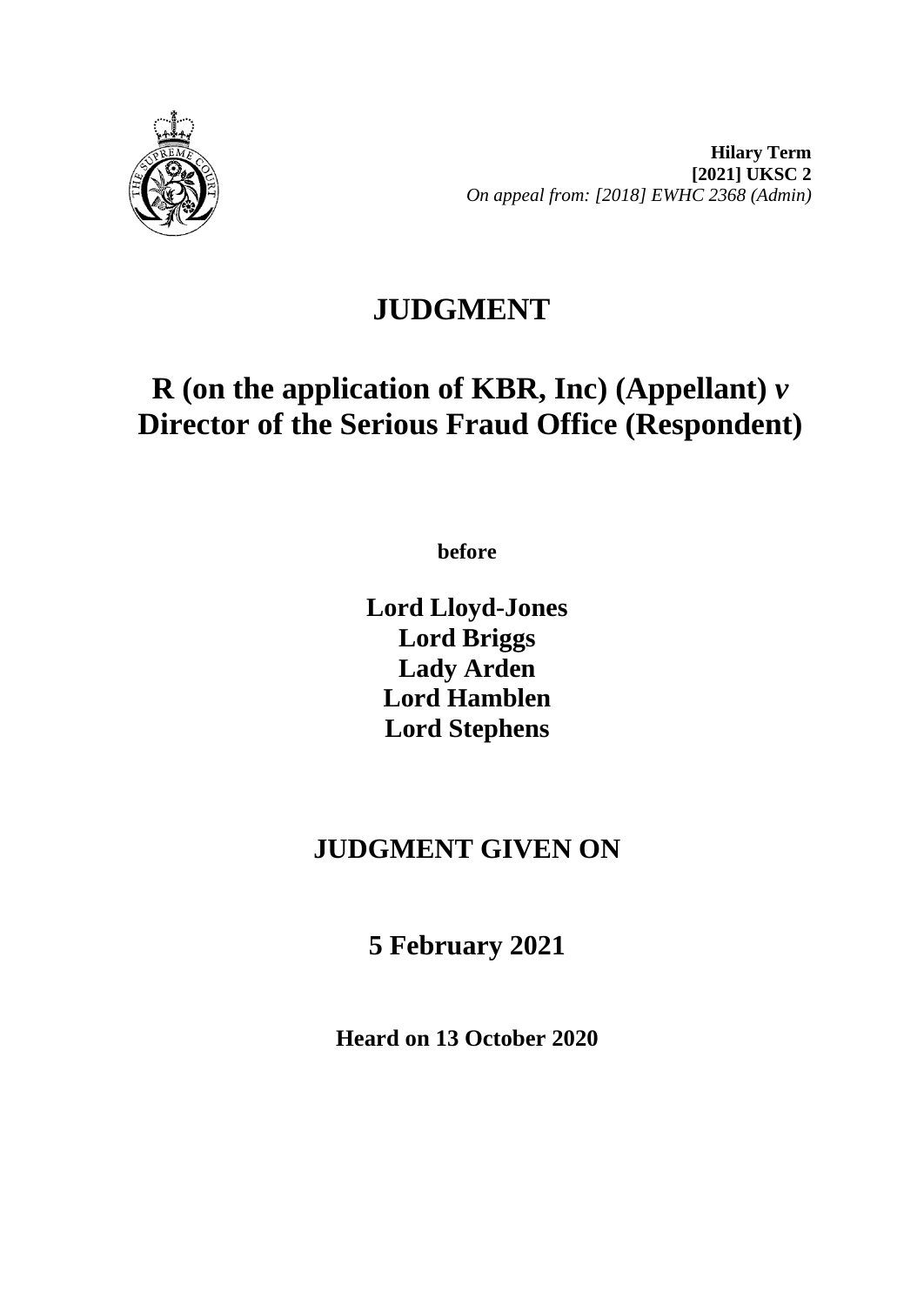*Appellant Respondent*<br> **Example 2018** *Respondent*<br> **Sir James Eadie** Richard Kovalevsky QC<br>
Jonathan Hall QC<br>
Jonathan Hall QC<br>
Simon Pritchard Jamas Hodivala QC (Instructed by Barry Vitou, Greenberg Traurig LLP )

Sir James Eadie QC<br>Jonathan Hall QC (Instructed by The Government Legal Department )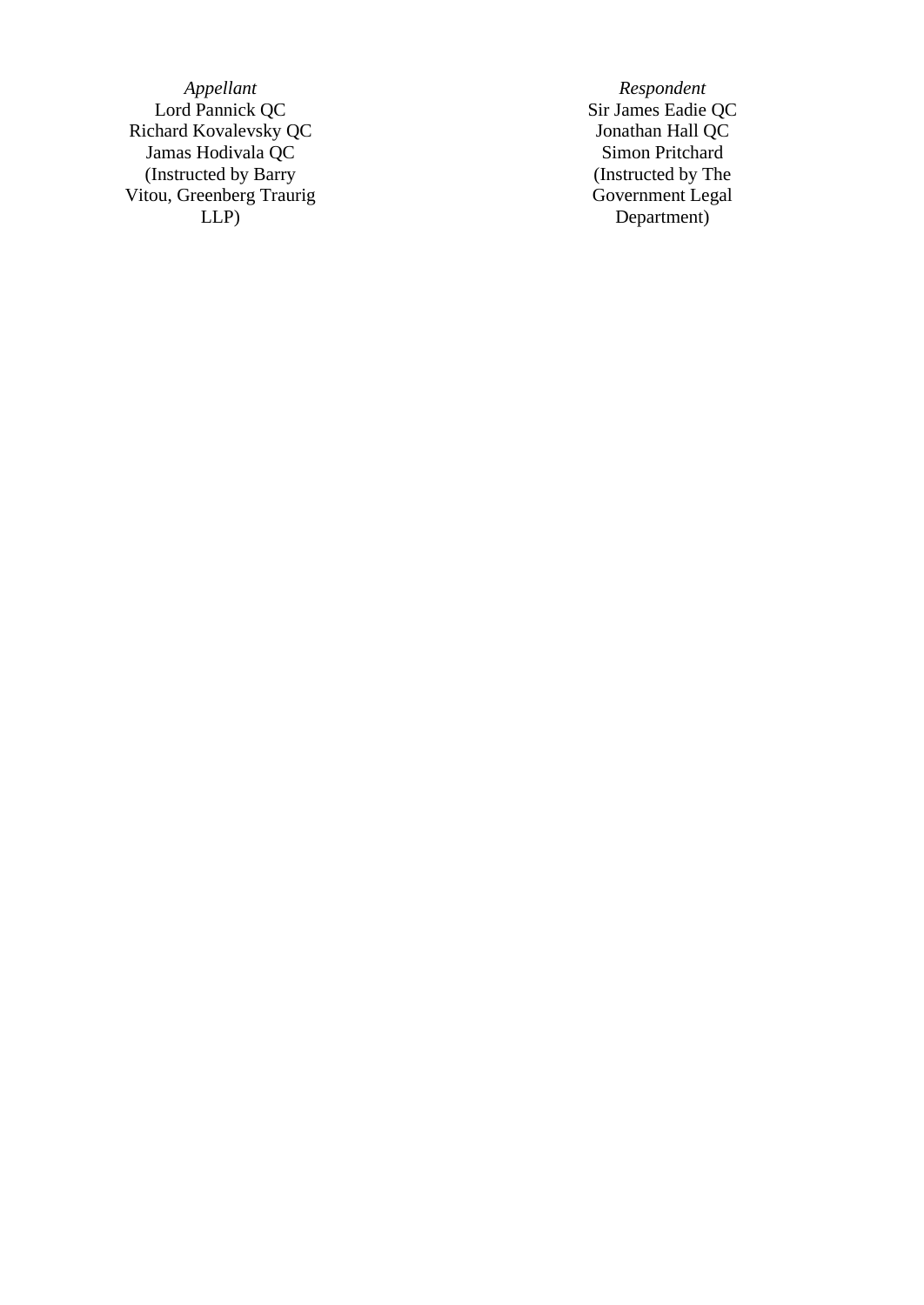### **LORD LLOYD-JONES: (with whom Lord Briggs, Lady Arden, Lord Hamblen and Lord Stephens agree)**

1. The respondent, the Serious Fraud Office ("SFO"), invited this Court to proceed on the basis of the factual position at the date of the Divisional Court hearing on 17 April 2018, and we agree to do so. On 25 July 2017, at a meeting in London, the SFO gave a notice on behalf of the Director of the SFO pursuant to section 2(3) of the Criminal Justice Act 1987 ("the 1987 Act") to an officer of the appellant company ("KBR, Inc"). The notice required KBR, Inc, a US company, to collate material held abroad and produce it to the SFO under criminal penalty for failing to do so. KBR, Inc did not have a fixed place of business in the United Kingdom and had never carried on business in the United Kingdom. KBR, Inc sought to quash the notice on the ground that section 2(3) of the 1987 Act does not have extra-territorial effect. KBR, Inc contends that there was no jurisdiction for the SFO to issue the notice requiring the production of material held by it outside the UK.

2. KBR, Inc is incorporated in the United States. The US Department of Justice ("DOJ") and the Securities and Exchange Commission ("SEC") were conducting investigations into the affairs of Unaoil, a Monaco based company, in relation to international projects involving several global companies including KBR, Inc whose interactions with Unaoil were a subject of those investigations.

3. KBR, Inc has UK subsidiaries, including Kellogg Brown and Root Ltd ("KBR UK") which was under investigation by the SFO. The investigation was related to the SFO's ongoing investigation into the activities of Unaoil.

4. On 4 April 2017, the SFO issued a notice under section 2(3) of the 1987 Act ("the April notice") to KBR UK. The April notice made 21 requirements for the production of information and documentation "held by KBR UK". KBR UK provided various materials to the SFO in response to the April notice. It made clear that certain material was not in its possession or control but, if and to the extent it exists, was held by KBR, Inc in the United States. A meeting was offered with the SFO in London to discuss the investigation and it was agreed that it should take place on 25 July 2017. The SFO insisted that it should be attended not merely by lawyers representing KBR, Inc but by officers of that company, and accordingly officers agreed to attend.

5. Ms Eileen Akerson, the Executive Vice President, General Counsel, and then also Corporate Secretary of KBR, Inc and Ms Julia Symon, KBR, Inc's Chief Compliance Officer, flew to the United Kingdom from the United States to attend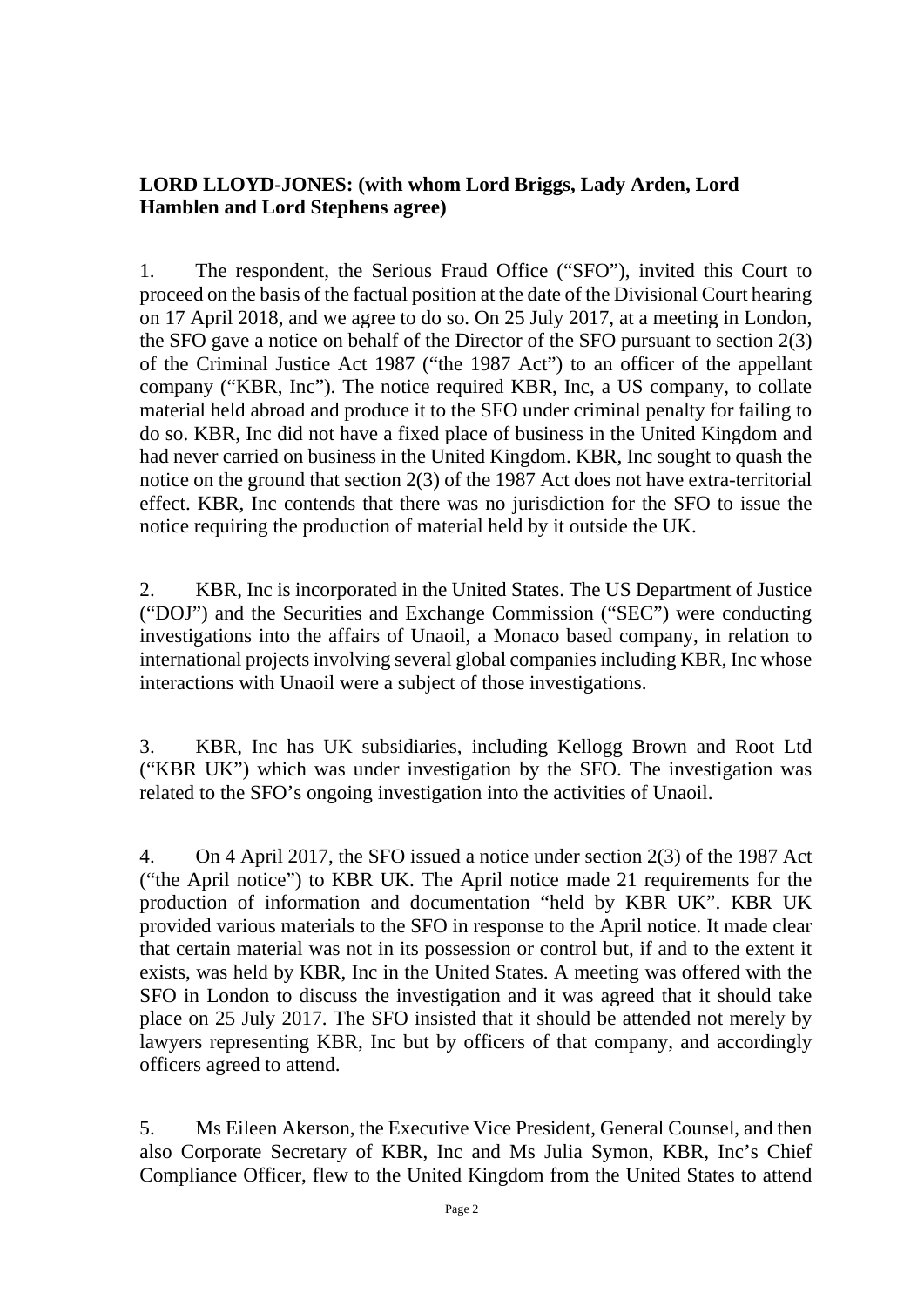the meeting. During the meeting, Ms Akerson was handed a section 2(3) notice ("the July notice").

6. On the morning of 25 July 2017, and prior to the meeting, a draft of the notice had been prepared by the SFO in case "it might be necessary to hand the notice" to Ms Akerson or Ms Symon "in the event that a satisfactory response was not received as to [KBR, Inc's] willingness to provide the outstanding materials sought in the April notice". In the course of the meeting on 25 July, the SFO asked whether the outstanding material requested in the April notice, not yet provided on the basis that it was located outside the United Kingdom, would be provided. In response, the SFO was told that the Board of KBR, Inc required time to consider the position. At that point, Ms Akerson's name was inserted in the draft July notice and, thus completed, it was handed to her.

7. The deadline for compliance contained in the July notice was 4 August 2017. However, for various reasons this deadline was extended until 22 September 2017.

8. In a letter dated 20 September 2017 Pinsent Masons LLP (who were then acting for KBR, Inc) wrote on behalf of KBR, Inc to the SFO seeking clarification as to who was the subject of the July notice, and explaining that in any event KBR, Inc did not consider the July notice to be lawful on the basis that:

(1) the July notice unlawfully required the production of documents held entirely outside the UK jurisdiction by a company that was incorporated and situated entirely outside the UK jurisdiction; and

(2) if KBR, Inc was the intended recipient, the July notice had not been validly served.

9. The SFO was invited to withdraw the July notice and to note that if the SFO was unwilling to do so, KBR, Inc would seek a judicial review.

10. By letter dated 21 September 2017, the SFO clarified that KBR, Inc was the intended recipient of the July notice and went on to state:

> "Section 2 Notices directed at a company are, as you know, served on an officer of the company. The July Notice is addressed to 'Eileen Akerson, KBR Inc', and it contains multiple requests for the production of material 'held by KBR' (distinguished from UK subsidiaries of KBR, Inc, which are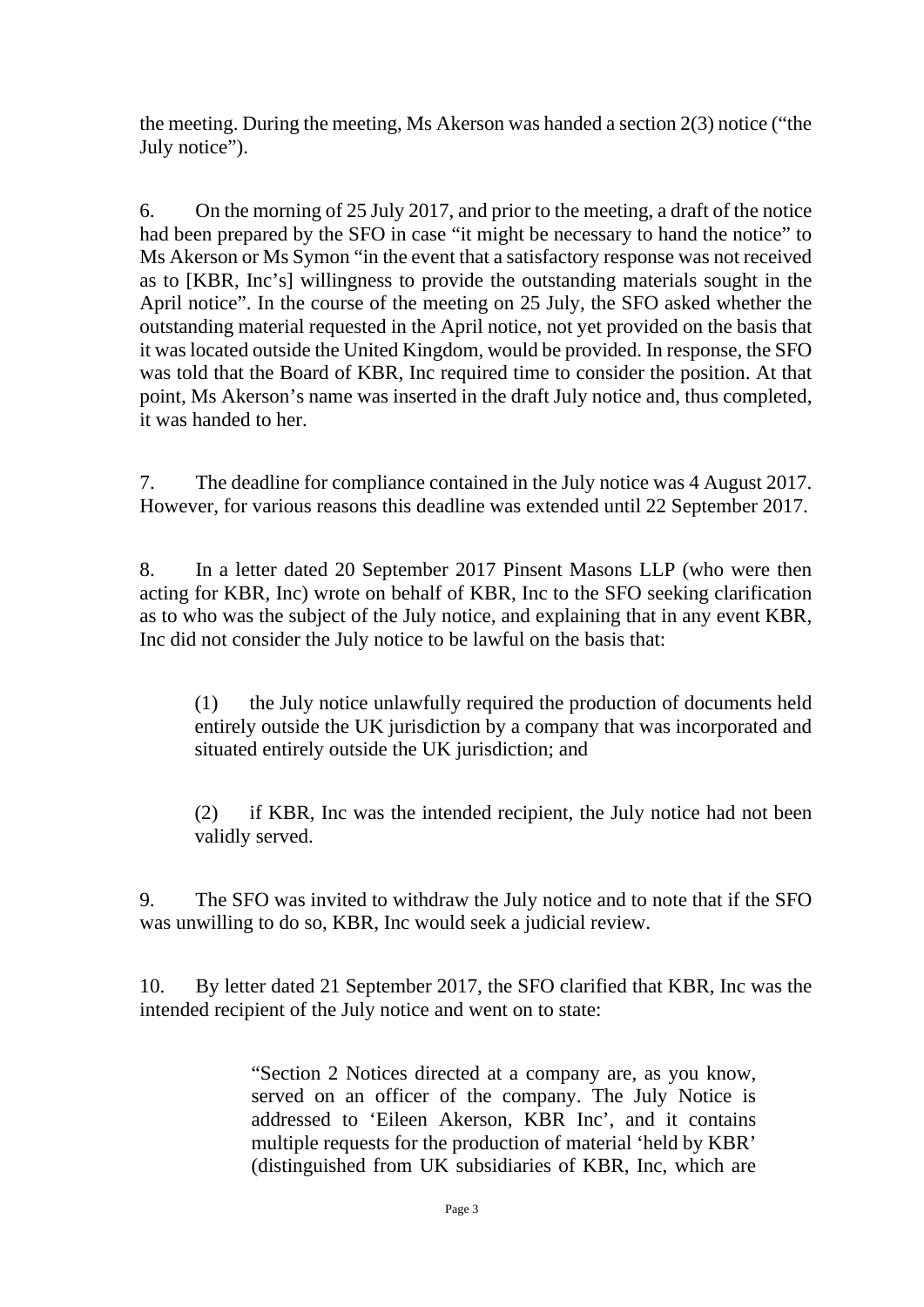referred to in the Notice as KBR UK). The Notice was validly served on an officer of KBR, Inc in the United Kingdom, and the Notice is enforceable against KBR, Inc."

11. The SFO declined to withdraw the July notice.

12. In the Divisional Court KBR, Inc relied upon a witness statement from William Jacobson stating, in relation to the effect of the July notice on KBR, Inc:

> "I am informed that it would not [be straightforward to identify and collate responsive material] and that there are a number of practical and logistical hurdles to be crossed (para 5) … The data for the custodians referenced in July Notice will first need to be identified and segregated from the other custodial data in the review platform. The collation of the relevant material would require significant steps to be taken in the US (para 7) … Identifying and collating this material would be a very time consuming and burdensome task ..." (para 8)

and

"In summary, the steps which need to be taken in the US are not 'modest' as the defendant suggests in its Skeleton Argument." (para 9)

#### The statutory provisions

13. The SFO is established by section 1 of the 1987 Act. Section 1(3) confers on the Director of the SFO the power to

> "investigate any suspected offence which appears to him on reasonable grounds to involve serious or complex fraud."

Section 2(1) provides that the powers of the Director under section 2

"shall be exercisable, but only for the purposes of an investigation under section 1 above … in any case in which it appears to him that there is good reason to do so for the purpose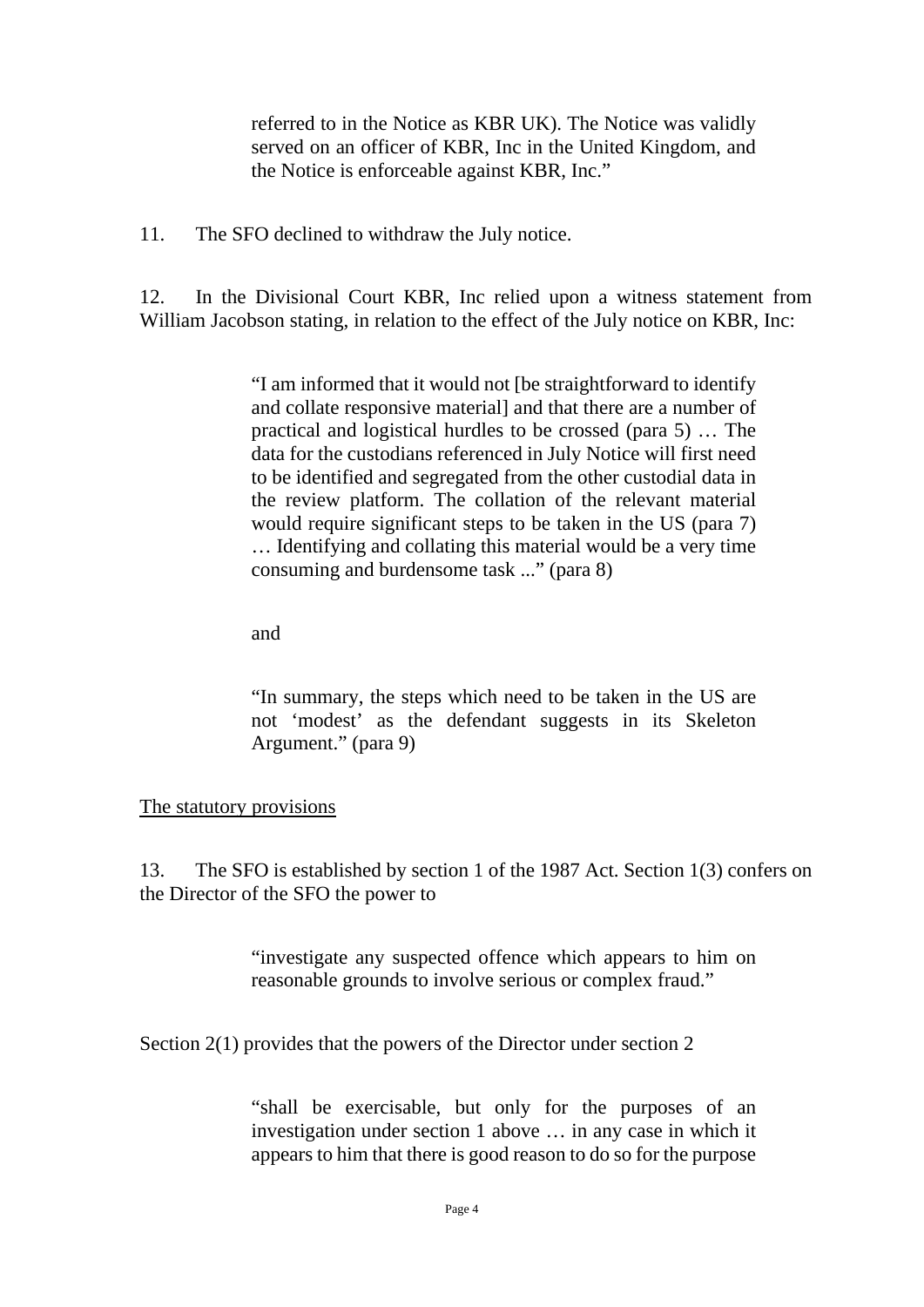of investigating the affairs, or any aspect of the affairs, of any person."

#### 14. Section 2(3) provides:

"The Director may by notice in writing require the person under investigation or any other person to produce at such place as may be specified in the notice and either forthwith or at such time as may be so specified, any specified documents which appear to the Director to relate to any matter relevant to the investigation or any documents of a specified description which appear to him so to relate; and -

> (a) if any such documents are produced, the Director may -

> > (i) take copies or extracts from them;

(ii) require the person producing them to provide an explanation of any of them;

(b) if any such documents are not produced, the Director may require the person who was required to produce them to state, to the best of his knowledge and belief, where they are."

15. Sections 2(4) and 2(5) provide:

"(4) Where, on information on oath laid by a member of the Serious Fraud Office, a justice of the peace is satisfied, in relation to any documents, that there are reasonable grounds for believing -

 $(a)$  that -

(i) a person has failed to comply with an obligation under this section to produce them;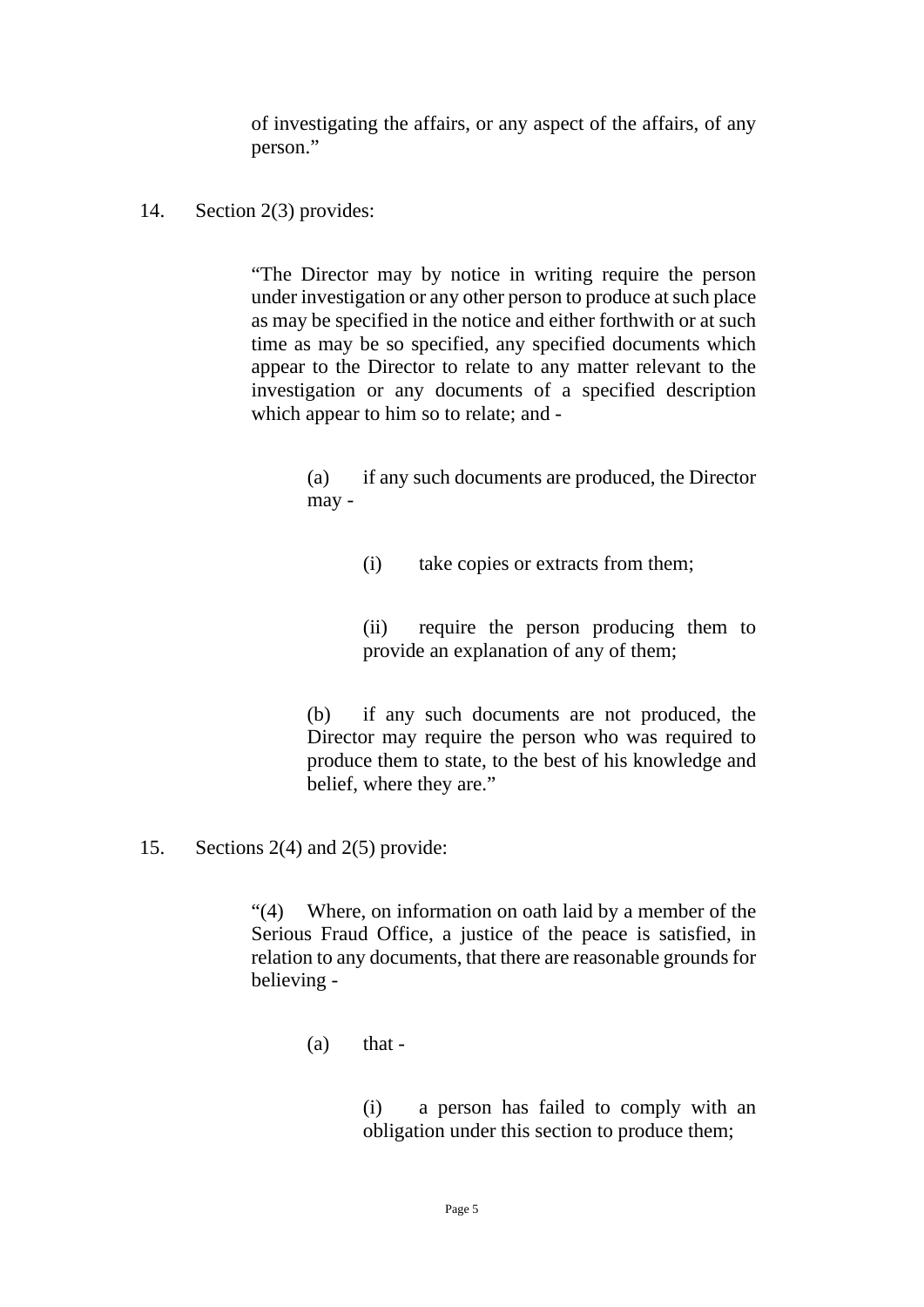(ii) it is not practicable to serve a notice under subsection (3) above in relation to them; or

(iii) the service of such a notice in relation to them might seriously prejudice the investigation; and

(b) that they are on premises specified in the information,

he may issue such a warrant as is mentioned in subsection (5) below.

(5) The warrant referred to above is a warrant authorising any constable -

> (a) to enter (using such force as is reasonably necessary for the purpose) and search the premises, and

> (b) to take possession of any documents appearing to be documents of the description specified in the information or to take in relation to any documents so appearing any other steps which may appear to be necessary for preserving them and preventing interference with them."

16. Section 2(13) provides that any person who without reasonable excuse fails to comply with a requirement imposed on him under section 2 shall be guilty of an offence and shall be liable on summary conviction to imprisonment for a term not exceeding six months, or to a fine, or both.

17. Section 2(16) creates an offence where any person, knowing or suspecting that an investigation by the police or the SFO into serious or complex fraud is being or is likely to be carried out, falsifies, conceals, destroys or otherwise disposes of documents he knows or suspects are or would be relevant to such an investigation. It is not suggested in the present case that the documents which were the subject of the July notice had been sent out of the jurisdiction in breach of section 2(16).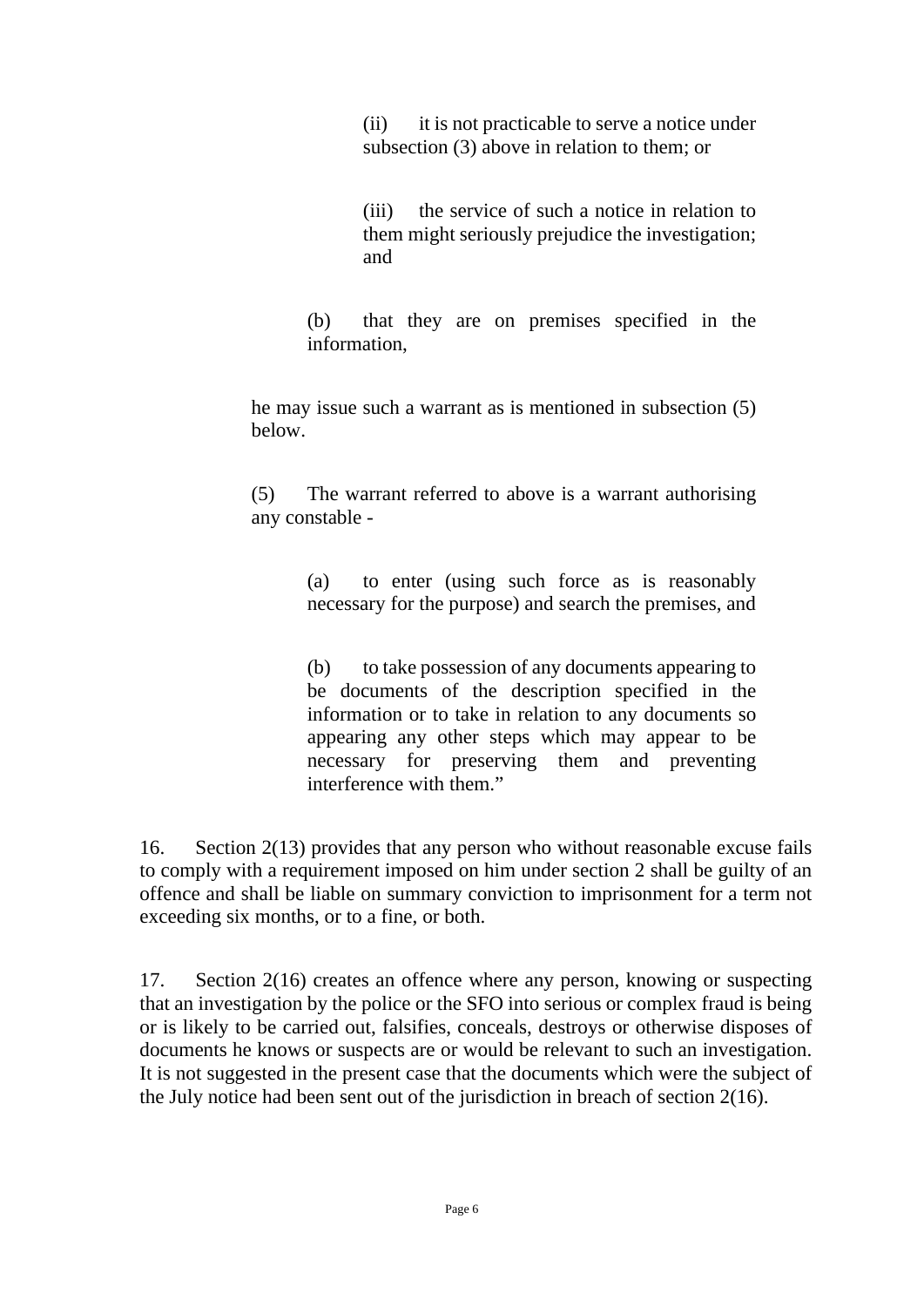18. KBR, Inc applied for judicial review to quash the July notice on three grounds:

(1) The July notice was ultra vires as it requested material held outside the jurisdiction from a company incorporated in the United States of America;

(2) It was an error of law on the part of the Director to exercise his powers under section 2 of the 1987 Act despite his power to seek mutual legal assistance from the US authorities;

(3) The July notice was not effectively served by the SFO handing it to a senior officer of KBR, Inc who was temporarily present in the jurisdiction.

KBR, Inc failed on all three grounds and the application was dismissed.

19. On the first issue, which is the only issue under appeal, the Divisional Court (Gross LJ and Ouseley J) held [2018] EWHC 2368 (Admin); [2019] QB 675 that, despite the principle that, unless a contrary intention appears, statutes have territorial but not extra-territorial application, section 2(3) must have an element of extraterritorial application. Gross LJ observed that it was scarcely credible that a UK company could resist an otherwise lawful notice under section 2(3) on the ground that the documents in question were held on a server out of the jurisdiction. The policy underlying that subsection required the section to have some extra-territorial application in 1987 and the same policy should permit it to apply where technological developments had further illustrated the necessity for a degree of extra-territorial application. The question was, therefore, one of the extent rather than the existence of the extra-territorial reach of the section. While the wording of the subsection and its legislative history were inconclusive, the legislative purpose and the mischief at which it was aimed permitted of no such doubt. Accordingly, it was capable of extending to some foreign companies in respect of documents held abroad. However, a nuanced answer was required which would extend the reach of the subsection to foreign companies in respect of documents held outside the jurisdiction "when there is a sufficient connection between the company and the jurisdiction" (at para 71). The Divisional Court considered that, on the evidence before it, it was impossible to distance KBR, Inc from the transactions central to the SFO's investigation of KBR UK and accordingly KBR, Inc's own actions made good a sufficient connection between it and the United Kingdom to bring it within the reach of section 2(3).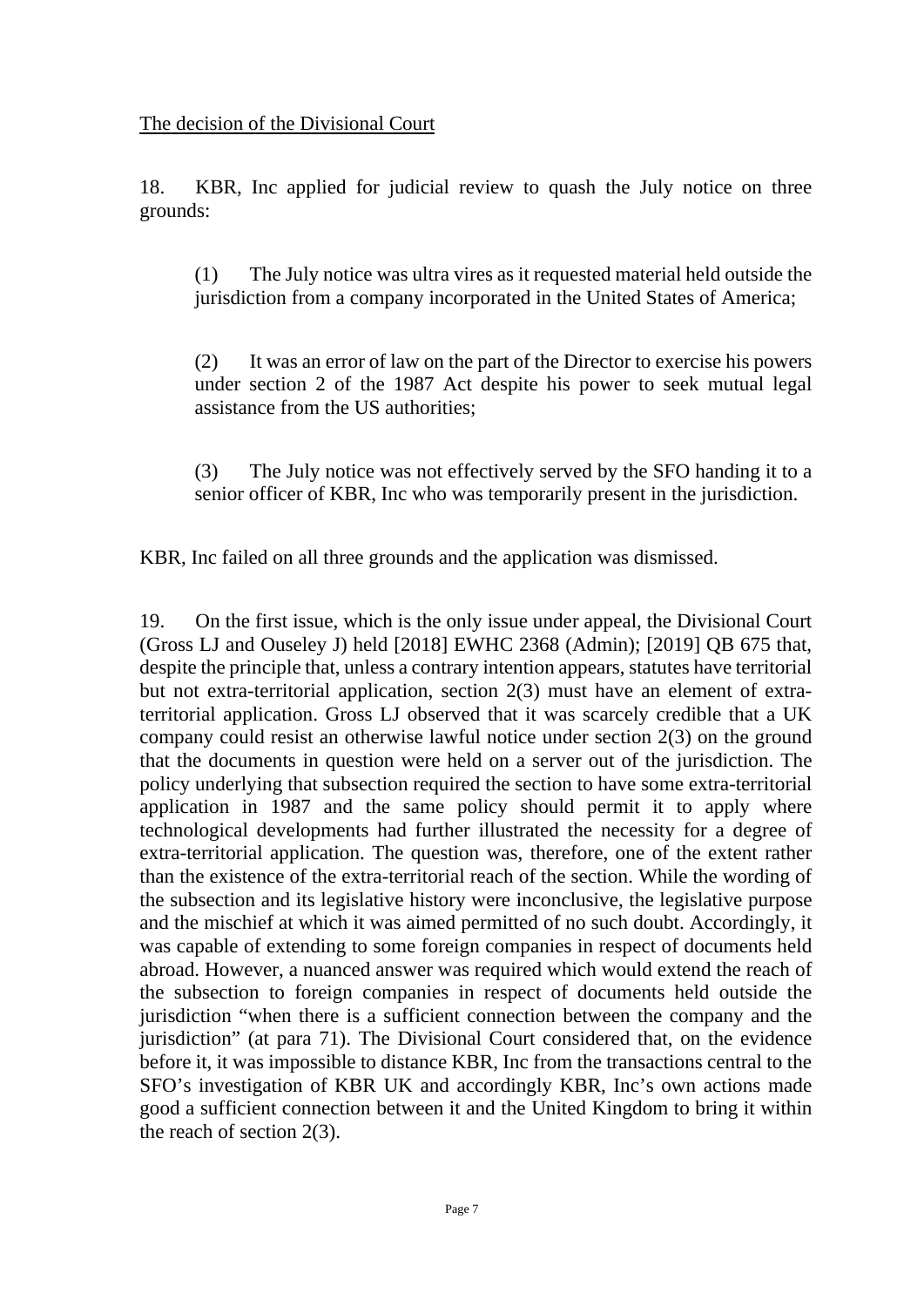20. The Divisional Court certified two points of law of general public importance:

(1) Does section 2(3) of the 1987 Act permit the Director of the SFO to require a person to produce information held outside England and Wales?

(2) If so, does the Director of the SFO have power to do so by reference to the "sufficient connection test"?

On 8 April 2019 the Supreme Court (Lord Kerr, Lord Briggs and Lord Sales) granted permission to appeal.

#### The presumption against extra-territorial effect

21. The starting point for a consideration of the scope of section 2(3) is the presumption in domestic law in this jurisdiction that legislation is generally not intended to have extra-territorial effect. A particularly clear statement of this principle is to be found in the speech of Lord Bingham in *R (Al-Skeini) v Secretary of State for Defence* [2007] UKHL 26; [2008] 1 AC 153 concerning the scope of application of the Human Rights Act 1998:

> "In resisting the interpretation, upheld by the courts below, that the HRA has extra-territorial application, the Secretary of State places heavy reliance on what he describes as 'a general and well established principle of statutory construction'. This is (see *Bennion, Statutory Interpretation*, 4th ed (2002), p 282, section 106) that 'Unless the contrary intention appears, Parliament is taken to intend an Act to extend to each territory of the United Kingdom but not to any territory outside the United Kingdom'. In section 128 of the same work, p 306, the author adds: 'Unless the contrary intention appears … an enactment applies to all persons and matters within the territory to which it extends, but not to any other persons and matters.' In *Tomalin v S Pearson & Son Ltd* [1909] 2 KB 61, Cozens-Hardy MR, with the concurrence of Fletcher Moulton and Farwell LJJ, endorsed a statement to similar effect in Maxwell on the Interpretation of Statutes 4th ed (1905), pp 212-213:

> > 'In the absence of an intention clearly expressed or to be inferred either from its language, or from the object or subject matter or history of the enactment, the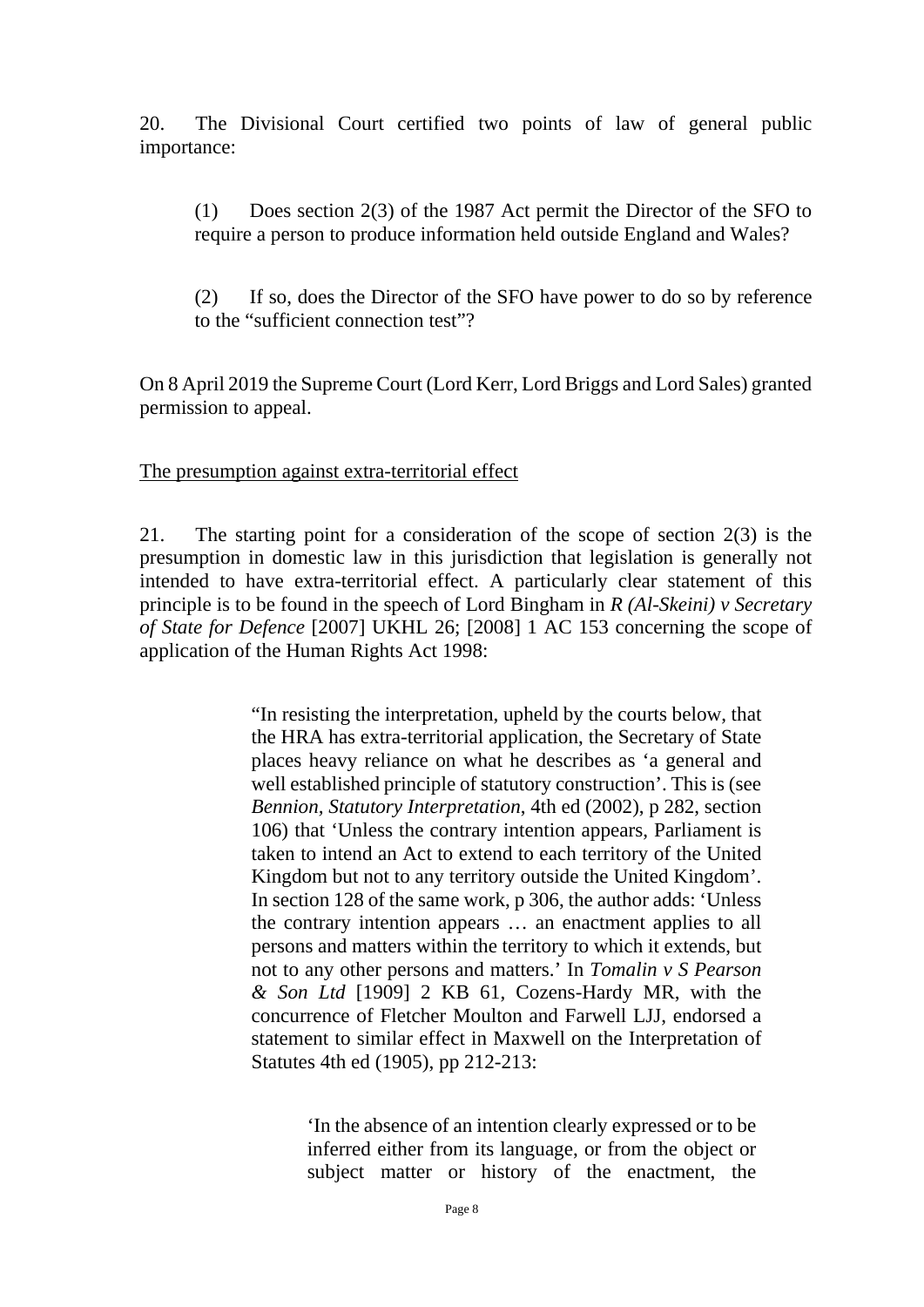presumption is that Parliament does not design its statutes to operate [on its subjects] beyond the territorial limits of the United Kingdom.'

Earlier authority for that proposition was to be found in cases such as *Ex p Blain; In re Sawers* (1879) 12 Ch D 522, 526, per James LJ, and *R v Jameson* [1896] 2 QB 425, 430, per Lord Russell of Killowen CJ. Later authority is plentiful: see, for example, *Attorney General for Alberta v Huggard Assets Ltd* [1953] 1 AC 420, 441, per Lord Asquith of Bishopstone for the Privy Council; *Clark v Oceanic Contractors Inc* [1983] 2 AC 130, 145, per Lord Scarman; *Al Sabah v Grupo Torras SA* [2005] 2 AC 333, para 13, per Lord Walker of Gestingthorpe for the Privy Council; *Lawson v Serco Ltd* [2006] ICR 250, para 6, per Lord Hoffmann; *Agassi v Robinson* [2006] 1 WLR 1380, paras 16, 20, per Lord Scott of Foscote and Lord Walker of Gestingthorpe. That there is such a presumption is not, I think, in doubt. It appears (per Lord Walker in *Al Sabah*, above) to have become stronger over the years." (at para 11)

22. Similarly, Lord Rodger observed in *Al-Skeini* at para 45:

"Behind the various rules of construction, a number of different policies can be seen at work. For example, every statute is interpreted, 'so far as its language permits, so as not to be inconsistent with the comity of nations or the established rules of international law': *Maxwell on the Interpretation of Statutes*, 12th ed (1969), p 183. It would usually be both objectionable in terms of international comity and futile in practice for Parliament to assert its authority over the subjects of another sovereign who are not within the United Kingdom. So, in the absence of any indication to the contrary, a court will interpret legislation as not being intended to affect such people. They do not fall within 'the legislative grasp, or intendment,' of Parliament's legislation, to use Lord Wilberforce's expression in *Clark v Oceanic Contractors Inc* [1983] 2 AC 130, 152C-D."

23. However, international law also recognises a legitimate interest of States in legislating in respect of the conduct of their nationals abroad. Nationals travelling or residing abroad remain within the personal authority of their State of nationality and, consequently, it may legislate with regard to their conduct when abroad subject to limits imposed by the sovereignty of the foreign State (*Oppenheim's International Law*, vol 1: Peace, 9th ed (1992), Part I, para 138). As a result, in such circumstances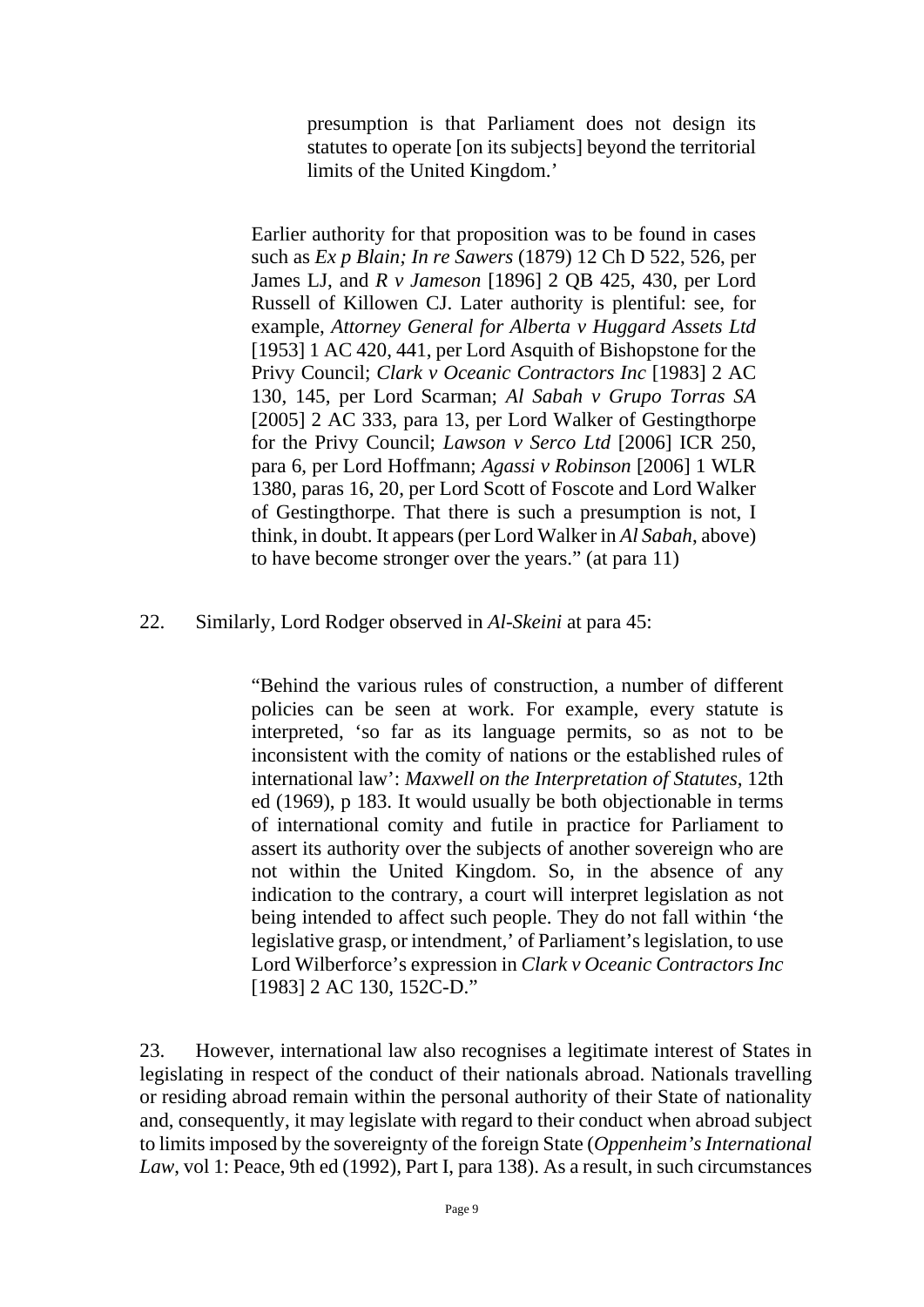the strength of the presumption against extra-territorial application of legislation will be considerably diminished and it may not apply at all. (See *Masri v Consolidated Contractors International (UK) Ltd (No 4)* [2009] UKHL 43; [2010] 1 AC 90, para 10 per Lord Mance.) The matter was stated by Lord Rodger in *Al-Skeini* in the following terms (at para 46):

> "Subjects of the Crown, British citizens, are in a different boat. International law does not prevent a state from exercising jurisdiction over its nationals travelling or residing abroad, since they remain under its personal authority: *Oppenheim's International Law*, 9th ed (1992), vol 1, Pt I, para 138. So there can be no objection in principle to Parliament legislating for British citizens outside the United Kingdom, provided that the particular legislation does not offend against the sovereignty of other states."

24. The presumption reflects, in part, the requirements of international law that one State should not by the claim or exercise of jurisdiction infringe the sovereignty of another State in breach of rules of international law. Thus, for example, legislation requiring conduct in a foreign State which would be in breach of the laws of that State or otherwise inconsistent with the sovereign right of that State to regulate activities within its territory may well be a breach of international law. There is clearly a compelling rationale for the presumption in such cases. However, the rationale and resulting scope of the presumption are wider than this. They are also rooted in the concept of comity. The term "comity" is used here to describe something less than a rule of international law. Judge Crawford explains that certain usages are carried on out of courtesy or comity and are not articulated or claimed as legal requirements. "International comity is a species of accommodation: it involves neighbourliness, mutual respect, and the friendly waiver of technicalities." (Crawford, *Brownlie's Principles of Public International Law*, 9th ed (2019), p 21. See also F A Mann, *Foreign Affairs in English Courts*, (1986), p 134.) In the particular context of claims to extra-territorial jurisdiction Crawford observes (at p 468):

> "Comity arises from the horizontal arrangement of state jurisdictions in private international law and the field's lack of a hierarchical system of norms. It plays the role of a somewhat uncertain umpire: as a concept, it is far from a binding norm, but it is more than mere courtesy exercised between state courts. The Supreme Court of Canada said in *Morguard v De Savoye* [1990] 3 SCR 1077, 1096 citing the US Supreme Court in *Hilton v Guyot* 159 US 113, 164 (1895) that: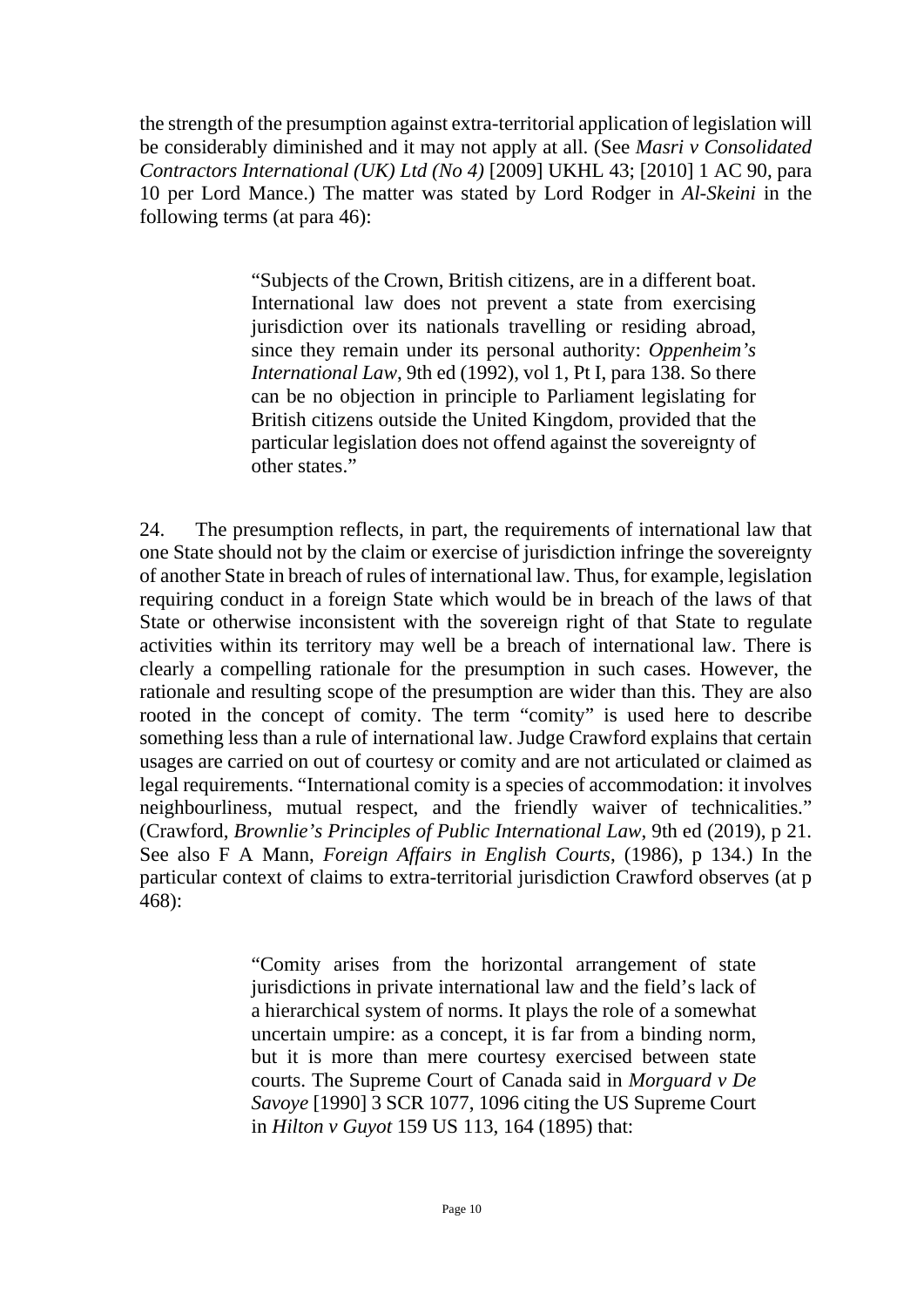'Comity is the recognition which one nation allows within its territory to the legislative, executive or judicial acts of another nation, having due regard both to international duty and convenience, and to the rights of its own citizens or of other persons who are under the protection of its law.'"

25. The lack of precisely defined rules in international law as to the limits of legislative jurisdiction makes resort to the principle of comity as a basis of the presumption applied by courts in this jurisdiction all the more important. As a result, the presumption in domestic law is more extensive and reflects the usages of States acting out of mutual respect and, no doubt, the expectation of reciprocal advantage. Accordingly, it is not necessary, in invoking the presumption, to demonstrate that the extra-territorial application of the legislation in issue would infringe the sovereignty of another State in violation of international law.

26. In the present case we are not concerned with jurisdiction over the conduct abroad of a UK national or a UK registered company. Indeed, it was common ground between the parties that if the addressee had been a British registered company section 2(3) would have authorised the service of a notice to produce documents held abroad by that company. Similarly, we are not concerned with the position of a foreign company which has a registered office or a fixed place of business in this jurisdiction or which carries on business here. The addressee of the notice, KBR, Inc, has never carried on business in the United Kingdom or had a registered office or any other presence here. The attendance by senior corporate officers at the meeting in London on 25 July 2017 and the fact that Ms Akerson was served with the notice on behalf of the company on that occasion do not alter this fact. Accordingly, the presumption against extra-territorial effect clearly does apply here.

## Is the presumption rebutted by the language of the statute?

27. The question for consideration is whether Parliament intended to confer on the SFO power to compel a foreign company to produce documents held abroad, on pain of a criminal penalty in this jurisdiction. The answer will depend on the wording, purpose and context of the legislation considered in the light of relevant principles of interpretation and principles of international law and comity.

28. On behalf of the SFO, Sir James Eadie QC draws attention to the breadth of the words used in section 2(3). In his submission, the words are deliberately wide. It confers a power exercisable against "the person under investigation" or "any other person" and can relate to the production of "any specified documents" provided that the documents relate to "any matter relevant to [an] investigation". Furthermore, the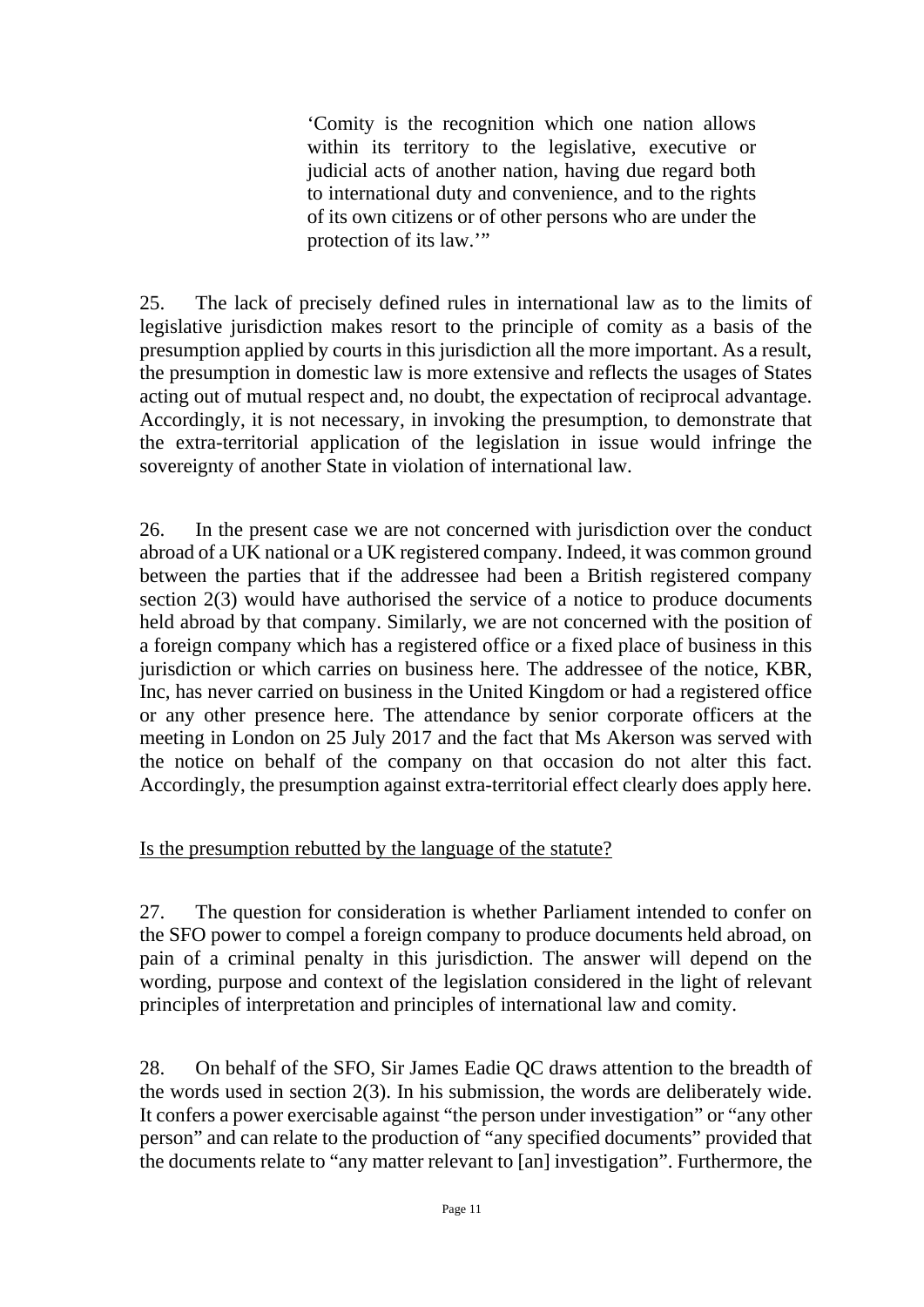power under section 2(3) is not limited to documents which are in the possession or under the control of the recipient of the notice; rather, the controlling factor is that if the recipient of the notice cannot directly or indirectly procure the production of documents, he must have a reasonable excuse for not producing them (*In re Arrows Ltd (No 4)* [1995] 2 AC 75, 104G per Lord Browne-Wilkinson). While the breadth of these provisions provides some support for the SFO's case, it is to be noted that when legislation is intended to have extra-territorial effect Parliament frequently makes express provision to that effect. Well known examples are section 134 of the Criminal Justice Act 1988 on acts of torture committed abroad and section 72 of the Sexual Offences Act 2003 on certain specified sexual offences committed abroad. Of particular relevance here, given the reasoning of the Divisional Court, is section 12 of the Bribery Act 2010 which criminalises conduct outside the United Kingdom if it would form part of a relevant offence if done in the United Kingdom and if the actor meets one of certain defined criteria establishing a close connection with the United Kingdom. The more exorbitant the jurisdiction, the more is likely to be required of the statutory provisions in order to rebut the presumption against extraterritorial effect. Section 2(3) includes no such express provision.

29. An intention on the part of Parliament to give extra-territorial effect to a statutory provision may also be implied, inter alia, from the scheme, context and subject matter of the legislation. (See, for example, *Bilta (UK) Ltd v Nazir (No 2)* [2015] UKSC 23; [2016] AC 1, paras 212-213 per Lord Toulson and Lord Hodge.) I am unable to find any clear indication, either for or against the extra-territorial effect, in the other provisions of the 1987 Act. Contrary to the submission of Lord Pannick QC on behalf of KBR, Inc, section 17 of the 1987 Act, which provides that the Act "extends to England and Wales only" is in my view not relevant to the present issue. That section is concerned with the wholly distinct question of the extent of the legislation and simply provides that it forms part of the law of England and Wales. It says nothing about whether it has extra-territorial effect. Lord Pannick also relies on sections 2(4) and (5) of the 1987 Act which provide that where a person has failed to comply with an obligation under section 2 to produce any documents, a justice of the peace may, on information laid by a member of the SFO, issue a warrant authorising any constable to enter and search premises and to take possession of documents. Clearly this method of enforcement could not have been envisaged to apply where the addressee and the documents are outside the jurisdiction. Moreover, impracticality of enforcement is a particularly relevant consideration when determining whether a statutory provision has extra-territorial scope (*Masri v Consolidated Contractors International (UK) Ltd (No 4)* at para 22 per Lord Mance). This may, therefore, provide some support for the submission of KBR, Inc. However, while the intention behind a provision in a statute needs to be ascertained by looking at the statute as a whole, it does not follow that all provisions in a statute have the same territorial ambit. (See *R (Jimenez) v First-tier Tribunal (Tax Chamber)* [2019] EWCA Civ 51; [2019] 1 WLR 2956, para 34 per Patten LJ.) Sections 2(4) and (5) do not necessarily prevent the extra-territorial application of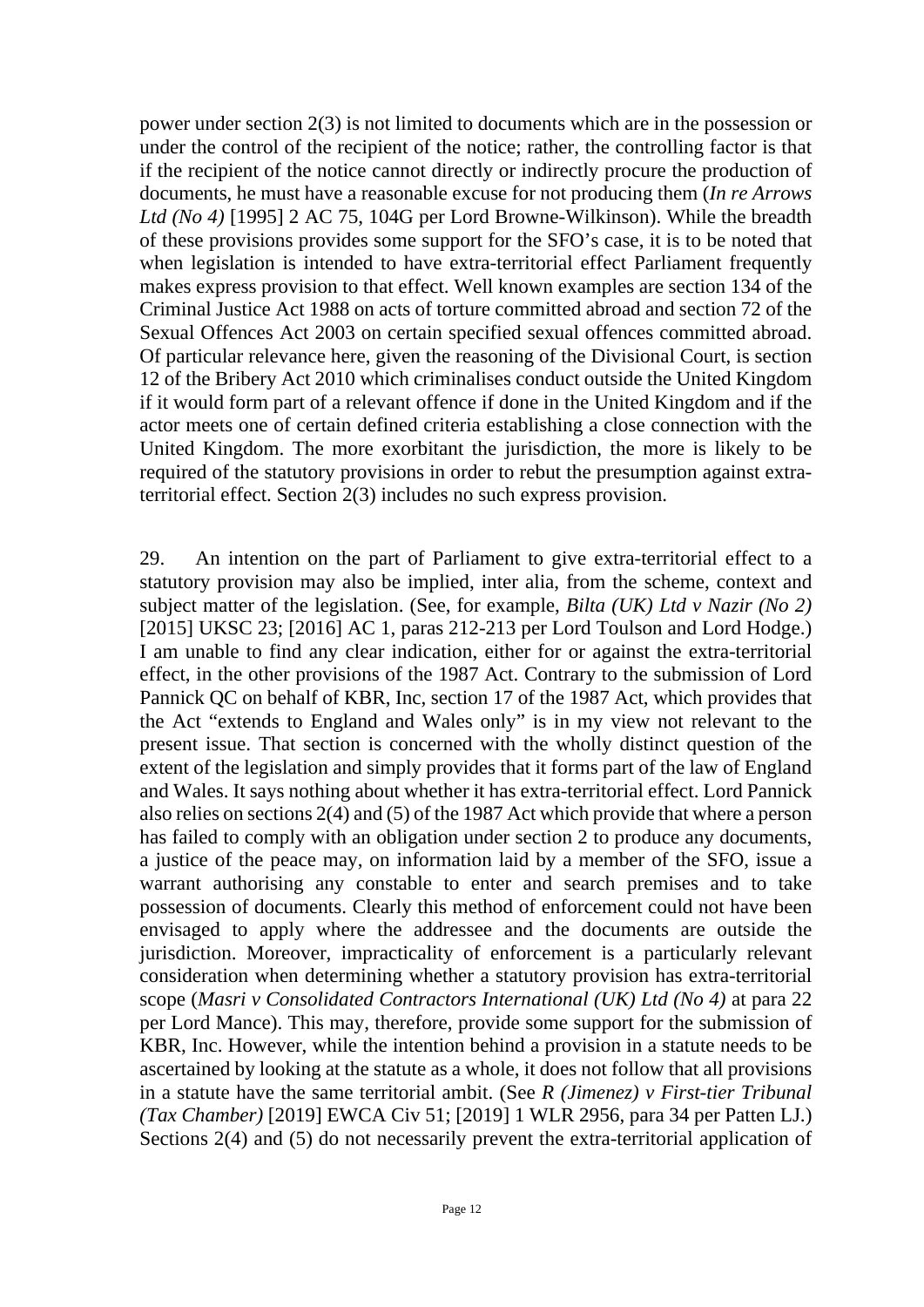section 2(3), notwithstanding the fact that the enforcement procedure for which they provide would not be available.

30. A submission on behalf of the SFO, which found favour before the Divisional Court, was that section 2(3) must involve at least an element of extra-territorial application and that the jurisdiction for which it contends can be founded on this. However, to my mind this does nothing to advance the SFO's case. The argument is that section 2(3) must have an element of extra-territorial application because it is scarcely credible that a UK company could resist an otherwise lawful notice on the ground that the documents in question were held on a server out of the jurisdiction. (As indicated above, it was common ground before us that section 2(3) would apply to such a case.) The Divisional Court used this as a stepping-stone leading to its conclusion that extra-territorial jurisdiction was intended on the facts of this case. Gross LJ explained (at para 65) that the fact that section 2(3) must have some extraterritorial effect is important, because it means that the question is then the extent of the extra-territorial reach rather than the existence of any extra-territorial effect. However, first, it is questionable whether in the hypothetical situation the legislation is given any material extra-territorial effect. A UK company would be required to produce here a document it holds overseas. It would simply be required to bring that document into the jurisdiction in order to produce it. Secondly, as we have seen, the presumption against extra-territorial effect, if it applies at all, applies with much less force to legislation governing the conduct abroad of a UK company, as postulated in the hypothetical example. Thirdly, in any event, this casts no light as to the intention of Parliament as to whether the provision should apply in the very different circumstances of the present case where the addressee of the notice is a foreign company which has never carried on business here and has no presence here. I consider therefore that this example provides no satisfactory basis for the reasoning of Divisional Court which is founded on it.

31. There is, however, greater force in a further submission on behalf of the SFO. It is clear that an intention to give a statute extra-territorial effect may be implied if the purpose of the legislation could not effectually be achieved without such effect (*Cox v Ergo Versicherung AG* [2014] UKSC 22; [2014] AC 1379, para 29 per Lord Sumption). On behalf of the SFO, Sir James Eadie QC submits that the territorial scope of section 2(3) must be considered in the light of the public interest in the effective investigation of serious fraud, as reflected in international instruments such as the Organisation for Economic Co-operation and Development Convention on Combating Bribery of Foreign Public Officials in International Business Transactions, 1997 ("the OECD Convention"). He submits that under the OECD Convention, States have agreed to combat bribery of foreign public officials to the fullest extent and by article 5 the parties have agreed that the "[i]nvestigation and prosecution of the bribery of a foreign public official shall be subject to the applicable rules and principles of each Party. They shall not be influenced by considerations of national economic interest, the potential effect upon relations with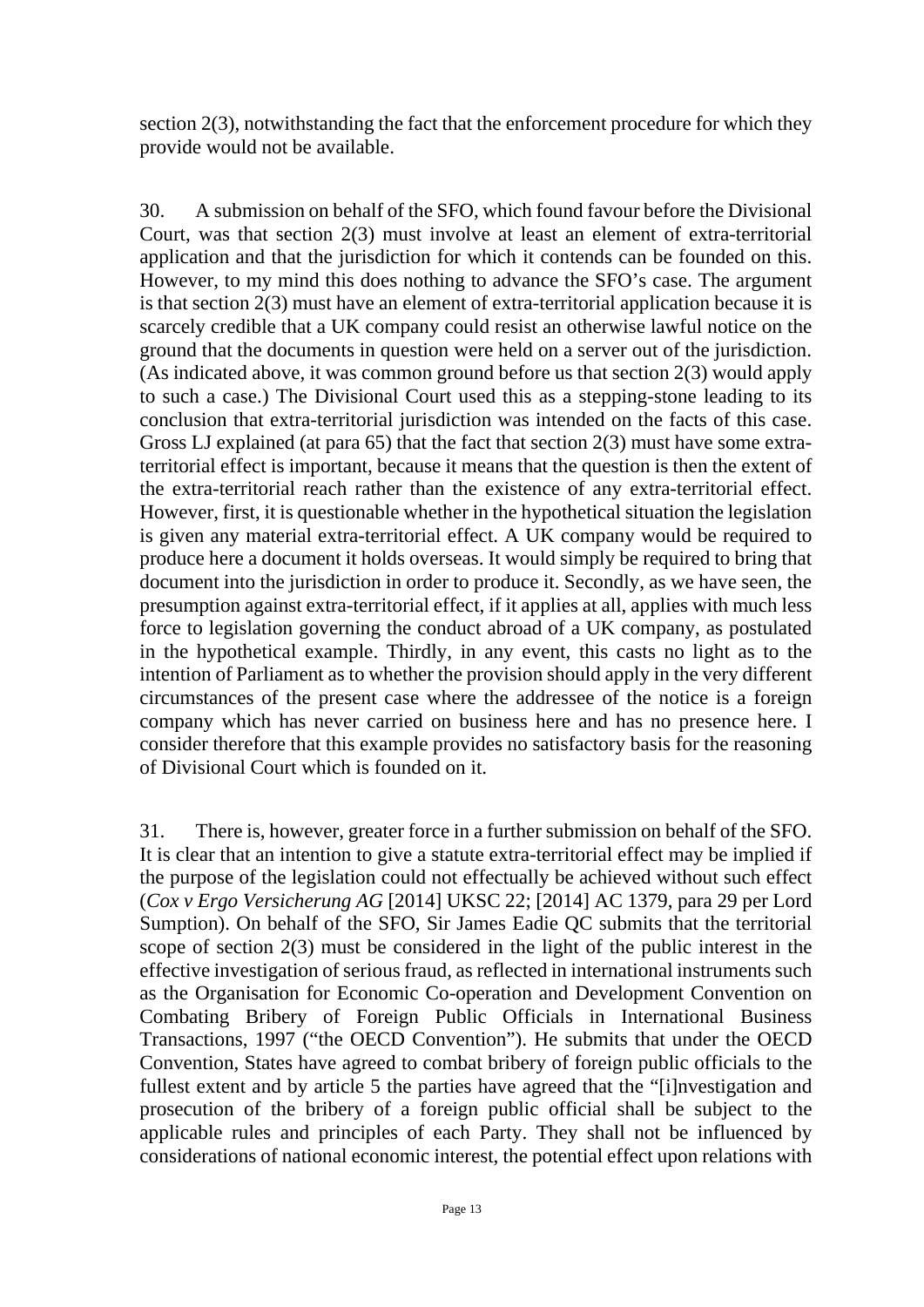another State or the identity of the natural or legal persons involved". He submits that the observations of Lord Toulson and Lord Hodge in *Bilta (UK) Ltd v Nazir (No 2)*, para 213, concerning the need for effective investigation of company fraud informing the territorial scope of section 213 of the Insolvency Act 1986, apply mutatis mutandis to an investigation into complex fraud by the SFO using powers under section 2(3).

32. The question whether such a purposive reading is capable of rebutting the presumption against extra-territorial application will depend on the provisions, purpose and context of the particular statute. It also requires consideration of the legislative history of the statute and whether Parliament can be taken to have intended that the purpose of the legislation be achieved by other means, matters to which I now turn.

## Legislative history

33. In *R (Quintavalle) v Secretary of State for Health* [2003] UKHL 13; [2003] 2 AC 687 Lord Bingham observed at para 8:

> "The court's task, within the permissible bounds of interpretation, is to give effect to Parliament's purpose. So the controversial provisions should be read in the context of the statute as a whole, and the statute as a whole should be read in the historical context of the situation which led to its enactment."

In the present case it is submitted on behalf of KBR, Inc that the purpose of the relevant statutory provisions, as revealed by the context in which they were enacted, clearly establishes that section 2(3) was not intended to have extra-territorial effect. In support of this submission we were taken in detail to the legislative history of the 1987 Act and subsequent legislation in this field.

34. The relevant provisions of the 1987 Act were enacted to give effect to the recommendations in the 1986 report of the Fraud Trials Committee chaired by Lord Roskill ("the Roskill Report"). The Roskill Report (paras 2.41, 2.62, 2.64) recommended that the police or the recommended organisation with overall responsibility for the investigation and prosecution for serious fraud cases should be given powers comparable to those of the Department of Trade and Industry ("the DTI") under section 447 of the Companies Act 1985 to require the production of documents. That section of the Roskill Report did not address the issue of extraterritorial effect. However, section 447(1)(d) of the Companies Act 1985 at that time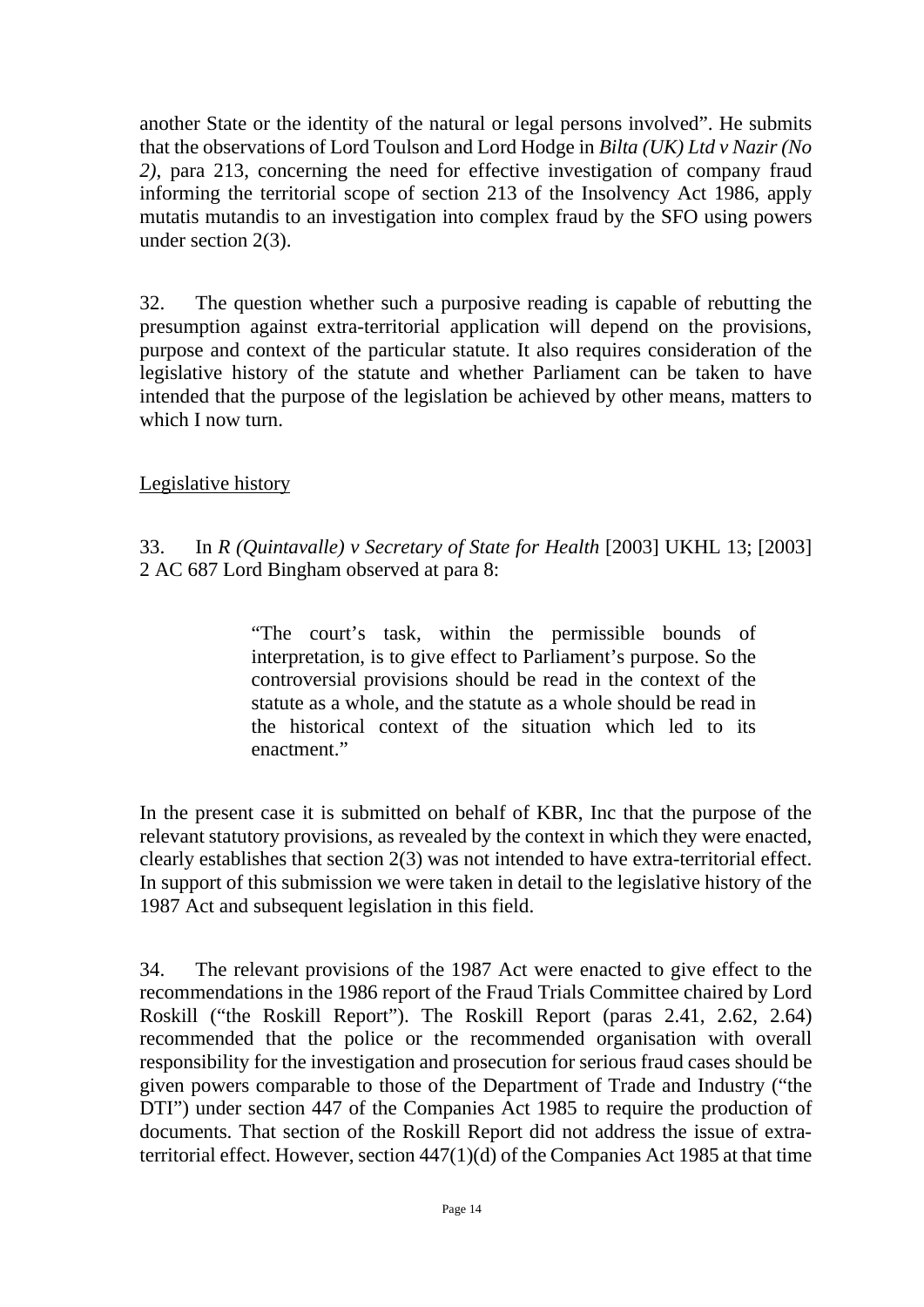empowered the DTI to require the production of documents by "a body corporate incorporated outside Great Britain which is carrying on business in Great Britain or has at any time carried on business there". Furthermore, section 453(1) provided:

> "Sections  $432$  to  $437$ ,  $439$ ,  $441$  and  $452(1)$  apply to all bodies corporate incorporated outside Great Britain which are carrying on business in Great Britain or have at any time carried on business there as if they were companies under this Act, but subject to such (if any) adaptations and modifications as may be specified by regulations made by the Secretary of State."

These powers were therefore exercisable by the DTI in relation to foreign companies, but only if they were carrying on or had carried on business here. By contrast, there is no comparable provision in the 1987 Act applying section 2(3) to foreign companies carrying on or having carried on business here. This is, to my mind, inconsistent with any suggestion that section 2(3) should apply to such foreign companies, let alone to foreign companies generally. The SFO is, therefore unable to derive any assistance from section 447 of the Companies Act 1985.

35. The Roskill Report (paras 5.20-5.22 and 5.41-5.46) did however address the obtaining of foreign evidence for use in criminal trials here. It noted that there was no power to compel someone out of the jurisdiction to come to this country to give oral evidence or to bring documents with him and that evidence taken abroad was not admissible in criminal proceedings in this country. Letters of request could be issued through diplomatic channels seeking the voluntary assistance of foreign authorities, but this was a slow, cumbersome and not always effective procedure. It recommended that legislation should be sought to enable evidence to be taken on commission abroad for use in criminal cases in England and Wales (para 5.43 and recommendation 26). The Report noted that many countries do not have legislation permitting evidence to be prepared for use abroad and it observed that progress in this area should depend to a large extent on international agreements to provide for reciprocal arrangements regarding the taking and receipt of evidence. Such treaties might provide powers to enable the legal authorities in one country to call upon the judicial authorities in another to invoke compulsory powers against witnesses in that other country. It noted that the United Kingdom was not at that time a party to any international mutual assistance treaties and continued (at para 5.44):

> "Our inquiry has shown us the vital importance of close international co-operation if serious fraud offences are to be discovered and offenders properly brought to justice. We recognise that concluding such treaties is a long term matter. We believe however, that close attention must be given to the question of the level of mutual assistance which the United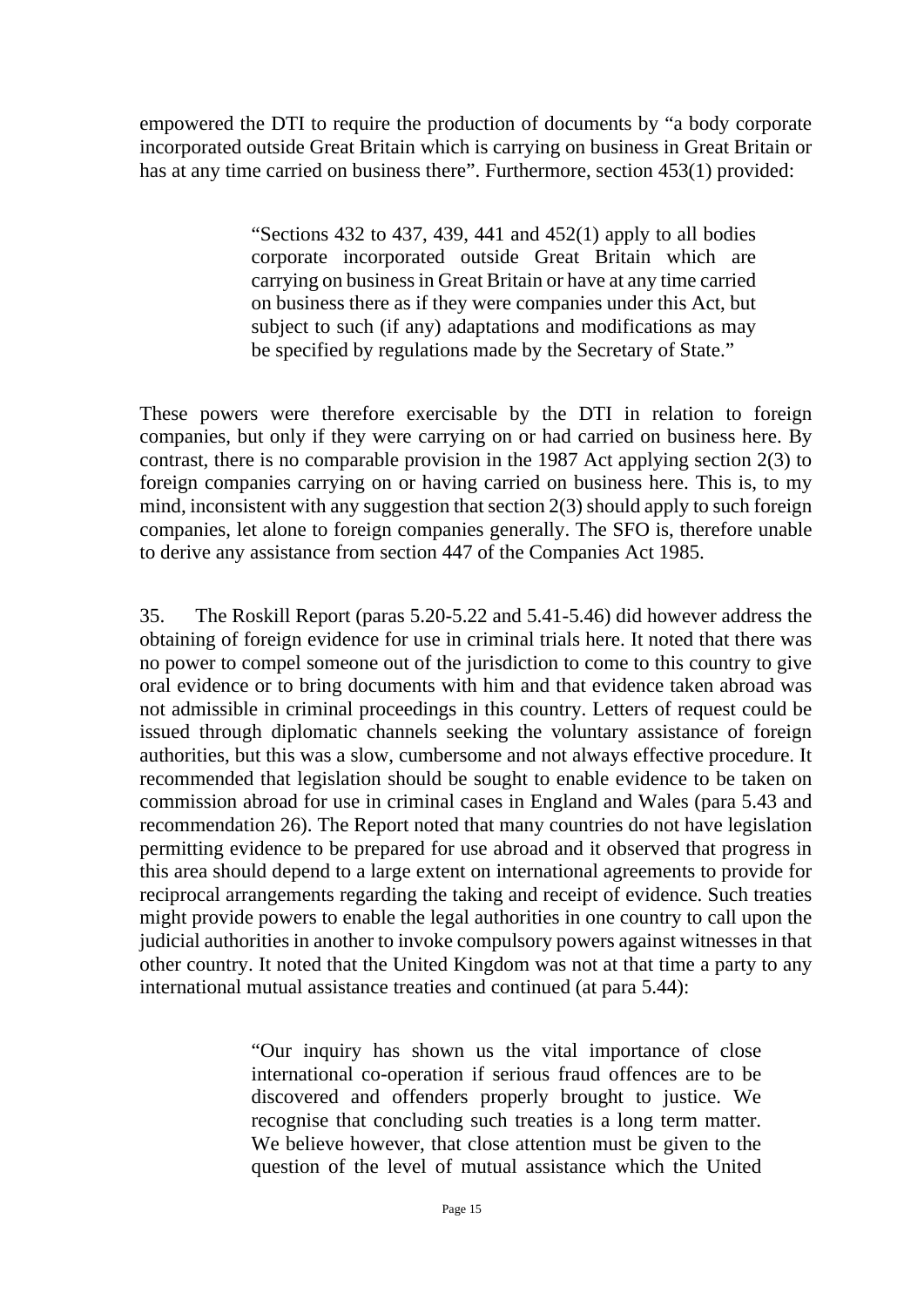Kingdom is able to afford other countries, and to receive from them."

It recommended that negotiations should be set in train with other countries to provide for reciprocal arrangements regarding the taking and receipt of evidence on commission (para 5.44 and recommendation 27).

36. There is, therefore, nothing in the Roskill Report which recommends the creation of a statutory power which would permit UK authorities unilaterally to compel, under threat of criminal sanction, the production in this country of documents held out of the jurisdiction by a foreign company. On the contrary it emphasises the importance of establishing reciprocal arrangements for obtaining evidence from abroad.

37. The legislative history of the Parliamentary Bill which became the 1987 Act and the history of subsequent legislation on the same subject are also informative. In *Comr of Inland Revenue v Hang Seng Bank Ltd* [1991] 1 AC 306 at 324A-D, Lord Bridge, delivering the judgment of the Judicial Committee of the Privy Council, explained the potential relevance of subsequent legislation in the following terms:

> "The principle is clearly stated by Lord Sterndale MR in *Cape Brandy Syndicate v Inland Revenue Comrs* [1921] 2 KB 403, 414, where he said:

> > 'I think it is clearly established in *Attorney General v Clarkson* [1900] 1 QB 156 that subsequent legislation on the same subject may be looked to in order to see what is the proper construction to be put upon an earlier Act where that earlier Act is ambiguous. I quite agree that subsequent legislation, if it proceed upon an erroneous construction of previous legislation, cannot alter that previous legislation; but if there be any ambiguity in the earlier legislation then the subsequent legislation may fix the proper interpretation which is to be put upon the earlier.'

This statement has subsequently been referred to with approval on a number of occasions by the House of Lords: see *Ormond Investment Co Ltd v Betts* [1928] AC 143, 156; *Kirkness v John*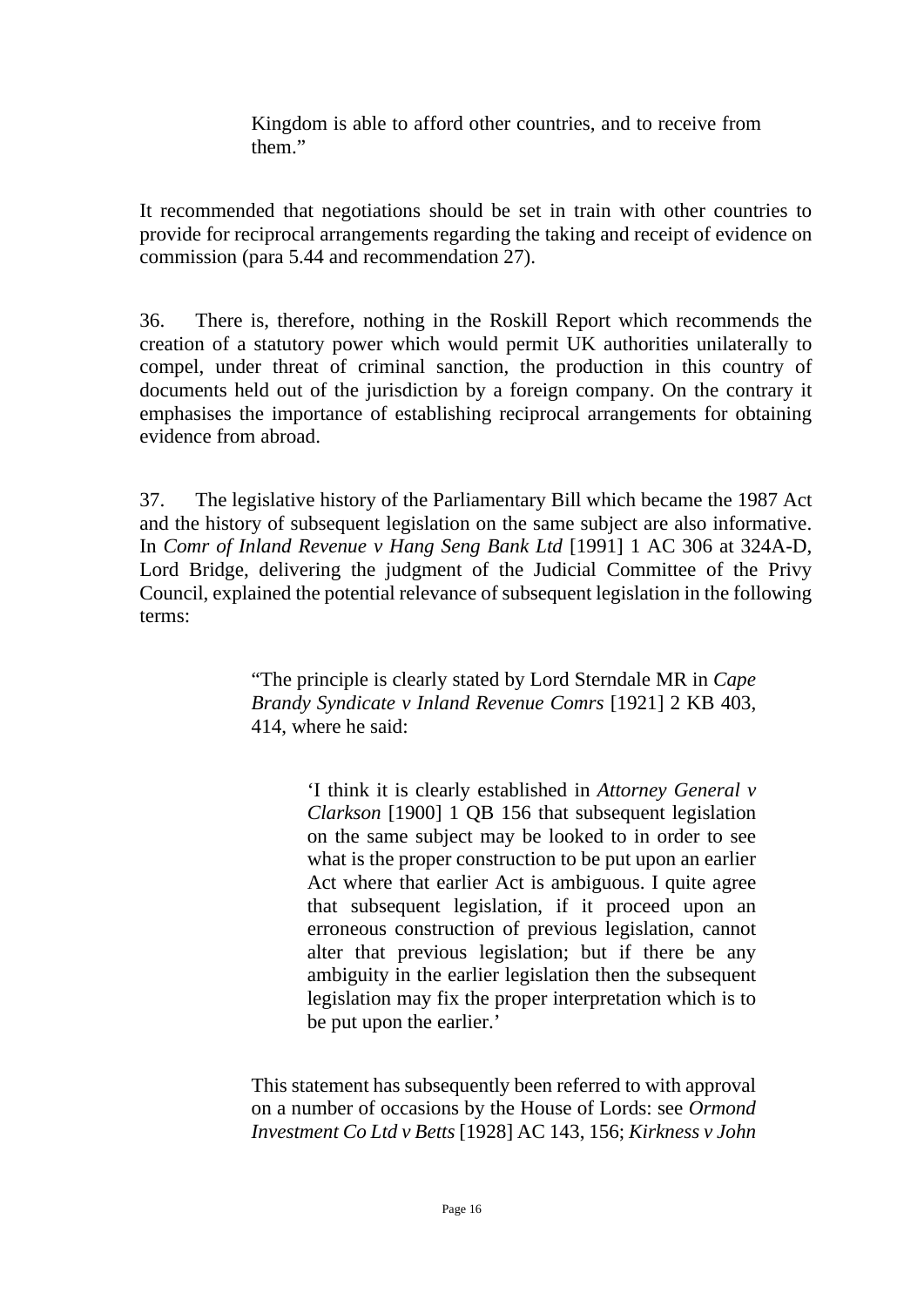*Hudson & Co Ltd* [1955] AC 696, 711; *Attorney General v Prince Ernest Augustus of Hanover* [1957] AC 436, 473."

38. The Criminal Justice Bill 1986/87 contained a clause (clause 18) which provided a court procedure for requesting the assistance of foreign courts in obtaining evidence from abroad. It provided that a magistrate or judge should have the power to authorise that a letter of request should be sent to or through an appropriate authority exercising jurisdiction in another country requesting it to assist in obtaining evidence if it appeared that criminal proceedings had been instituted or were likely to be instituted if evidence was obtained for the purpose. This accorded with the view expressed in the Roskill Report that existing informal procedures through diplomatic channels tended to be ineffective and its recommendation that reciprocal arrangements should be agreed for the obtaining of evidence from abroad. In the event, the calling of a general election resulted in the enactment of the Bill in a truncated form limited to Part I which established the SFO. Clause 18 which appeared in Part III was omitted. However, in the new Parliament the clause was brought back as clause 27 of the Criminal Justice Bill 1988 and it was enacted as section 29 of the Criminal Justice Act 1988. Section 29(1) provided:

> "(1) Where on an application made in accordance with the following provisions of this section it appears to a justice of the peace or judge that criminal proceedings -

- (a) have been instituted; or
- (b) are likely to be instituted if evidence is obtained for the purpose,

he may order that a letter of request shall be issued to a court or tribunal or appropriate authority specified in the order and exercising jurisdiction in a place outside the United Kingdom, requesting it to assist in obtaining for the purposes of the proceedings evidence specified in the letter."

39. Section 29 of the Criminal Justice Act 1988 appeared in Part III which was entitled "Other provisions about evidence in criminal proceedings". It was not directed at obtaining evidence for the investigation of crime in general but at obtaining evidence for use in criminal trials which had been instituted or which were likely to be instituted if evidence was obtained for the purpose. Nevertheless, it provides an indication that Parliament intended that evidence should be secured from abroad by international co-operation as envisaged in the Roskill Report. It is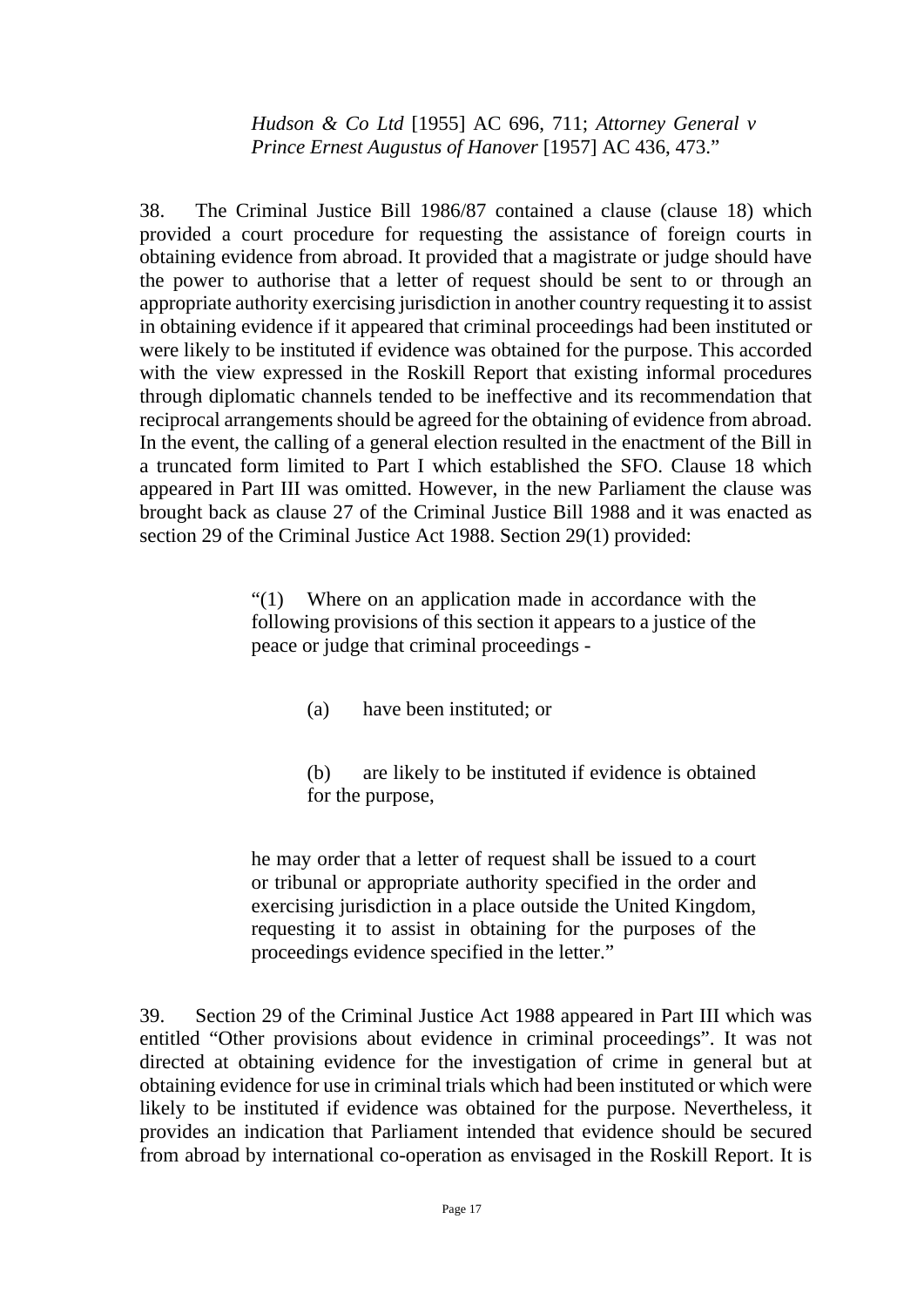not easy to reconcile this approach with the SFO's submission that section 2(3) of the 1987 Act confers a power whereby a UK authority could unilaterally compel, under threat of criminal sanction, the production here of documents held abroad by a foreign company.

40. In subsequent legislation, the statutory scheme which permits the United Kingdom's participation in international co-operation in this field was extended by Parliament to the investigation of possible offences and even to a pre-investigation phase, subject to various protections and safeguards. The enactment of these successive provisions provides support for the view that Parliament did not intend these powers, operating through reciprocal co-operation with foreign authorities, and the statutory protections and safeguards to which they are subject, to sit alongside a unilateral power in section 2(3) of the breadth contended for by the SFO.

41. The Criminal Justice (International Co-operation) Act 1990 stated in its long title that it is an "Act to enable the United Kingdom to co-operate with other countries in criminal proceedings and investigations". It put in place a comprehensive domestic regime for international mutual legal assistance in criminal matters. Its enactment enabled the United Kingdom to ratify the European Convention on Mutual Assistance in Criminal Matters, 1959 and to implement the Commonwealth Scheme relating to Mutual Assistance in Criminal Matters, 1986 (the Harare Scheme). The 1990 Act repealed section 29 of the 1988 Act. Section 3(1) of the 1990 Act which appears in Part I entitled "Criminal proceedings and investigations" and under the sub-heading "Mutual provision of evidence" expressly referred to investigation:

> "(1) Where on an application made in accordance with subsection (2) below it appears to a justice of the peace or a judge or, in Scotland, to a sheriff or a judge -

> > (a) that an offence has been committed or that there are reasonable grounds for suspecting that an offence has been committed; and

> > (b) that proceedings in respect of the offence have been instituted or that the offence is being investigated,

he may issue a letter ('a letter of request') requesting assistance in obtaining outside the United Kingdom such evidence as is specified in the letter for use in the proceedings or investigation."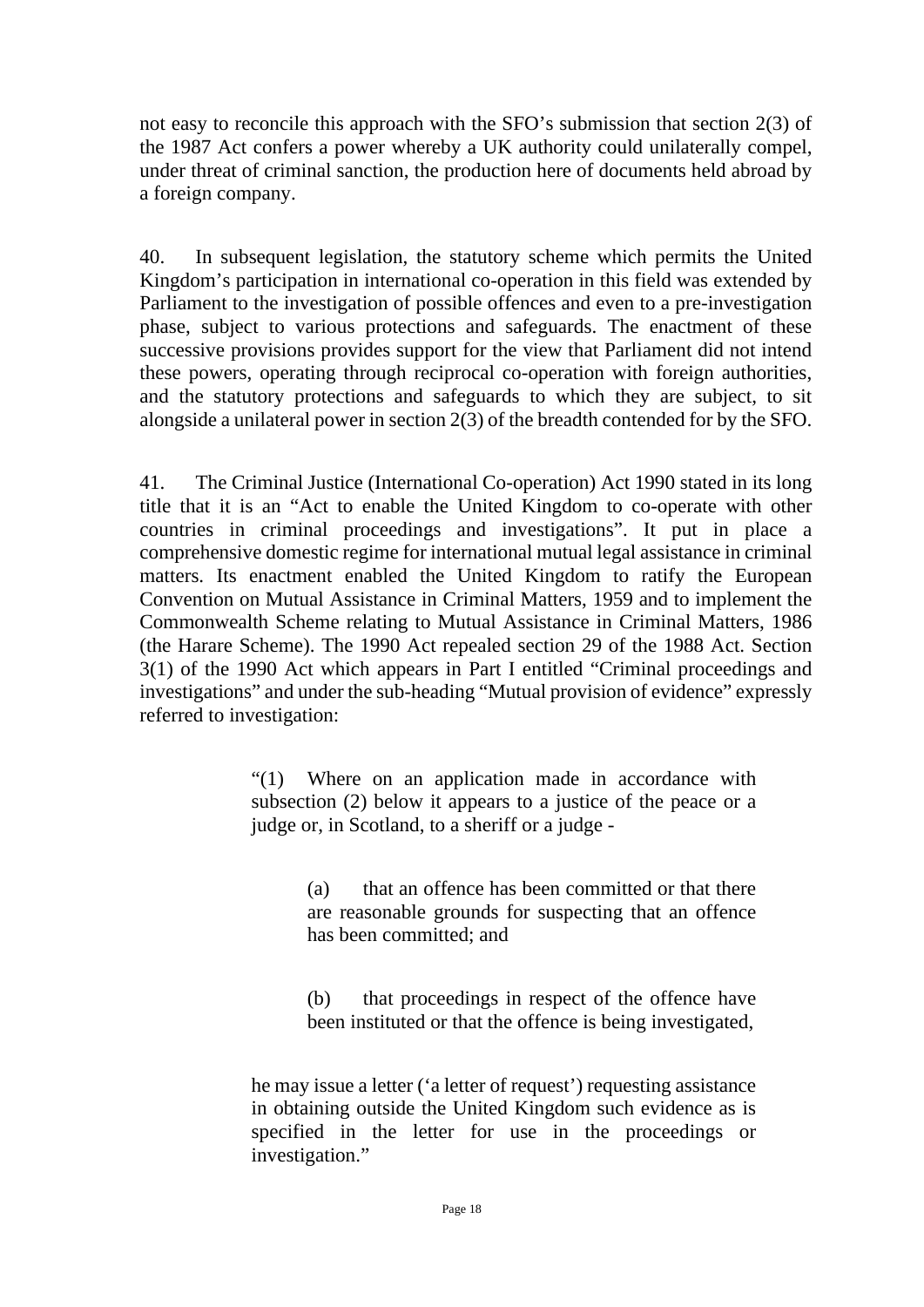Section 3(3) provided that a designated prosecuting authority might itself issue a letter of request in certain specified circumstances. The Director of the SFO was a designated prosecuting authority for this purpose (article 2 and Schedule 1, Criminal Justice (International Co-operation) Act 1990 (Designation of Prosecuting Authorities) Order 1991 (SI 1991/1224)). The 1990 Act included safeguards in relation to the use which might be made of evidence obtained by virtue of a letter of request. Section 3(7) provided that such evidence should not be used for any purpose other than that specified in the letter and provided that when a document so obtained was no longer required for that purpose it should be returned to the foreign authority.

42. Section 2 of the 1987 Act was amended by the Criminal Justice and Public Order Act 1994 and later legislation to add sections 2(1A) and (1B) and section 2(8A) to allow the SFO to act pursuant to a request for assistance from a foreign authority for the provision of evidence.

43. The provisions of the Criminal Justice (International Co-operation) Act 1990 relating to requests to obtain evidence from abroad for use in a prosecution or investigation taking place in the United Kingdom, were substantially repealed and replaced by the Crime (International Co-operation) Act 2003. Section 7(1) of the 2003 Act is in similar terms to section 3(1) of the 1990 Act. Section 7(5) further provides that a designated prosecuting authority, in addition to a judicial authority, may itself in certain specified circumstances make a request for assistance in obtaining evidence abroad. The Director of the SFO is a designated prosecuting authority (article 2, Crime (International Co-operation) Act 2003 (Designation of Prosecuting Authorities) Order 2004 (SI 2004/1034)). The 2003 Act includes in section 9 safeguards similar to those in section 3(7) of the 1990 Act in relation to the use of evidence obtained and its return.

44. The United Kingdom and the United States of America have entered into international agreements concerning mutual legal assistance. On 6 January 1994 the United Kingdom and the United States of America signed a bilateral treaty on mutual legal assistance pursuant to which their respective law enforcement authorities could request assistance in investigating criminal matters, including the provision of documents, records and evidence. More recently, the Agreement on Mutual Legal Assistance between the United States of America and the European Union, 25 June 2003 was brought into effect between the United Kingdom and the United States by an instrument signed on 16 December 2004. Under these arrangements, requests for mutual assistance are made between administrative bodies.

45. I have referred to this legislative history in some detail because it supports KBR, Inc's case. It can be seen that successive Acts of Parliament have developed the structures in domestic law which permit the United Kingdom to participate in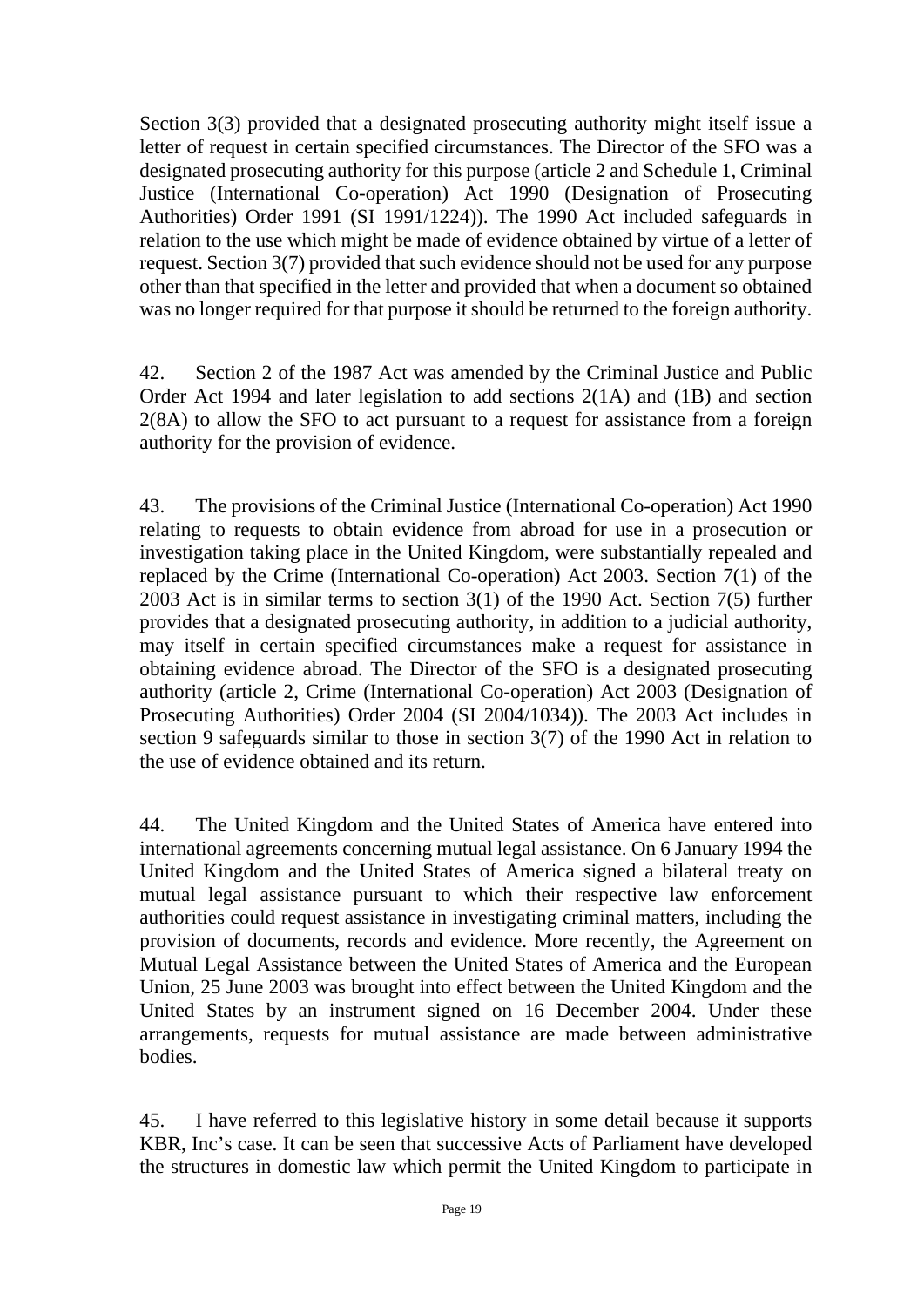international systems of mutual legal assistance in relation to both criminal proceedings and investigations. Of critical importance to the functioning of this international system are the safeguards and protections enacted by the legislation, including the regulation of the uses to which documentary evidence might be put and provision for its return. These provisions are fundamental to the mutual respect and comity on which the system is founded. (See generally *Gohil v Gohil* [2012] EWCA Civ 1550; [2013] Fam 276.) It is to my mind inherently improbable that Parliament should have refined this machinery as it did, while intending to leave in place a parallel system for obtaining evidence from abroad which could operate on the unilateral demand of the SFO, without any recourse to the courts or authorities of the State where the evidence was located and without the protection of any of the safeguards put in place under the scheme of mutual legal assistance.

### Serious Organised Crime Agency v Perry

46. Judicial decisions concerning the effect of different statutory provisions may be instructive by way of analogy but they need to be approached with some caution because they are concerned with entirely different statutory schemes, often enacted for different purposes and operating in different contexts.

47. KBR, Inc draws particular attention to the decision of the Supreme Court in *Serious Organised Crime Agency v Perry* [2012] UKSC 35; [2013] 1 AC 182. Perry was convicted in Israel of a number of offences of fraud in relation to a pension scheme which he had operated there. The Serious Organised Crime Agency ("SOCA") brought proceedings in England for a civil recovery order under the Proceeds of Crime Act 2002 ("the 2002 Act") seeking to deprive Mr Perry and members of his family and associated entities of assets obtained in connection with his criminal conduct, wherever in the world those assets might be situated. On the application of SOCA a judge made a disclosure order under section 357 of the 2002 Act against Perry, his wife and two daughters, none of whom was resident or domiciled in the jurisdiction. Information notices under the disclosure order requesting information were given to Perry and his daughters by letter addressed to his house in London. The intended recipients were, and were known by SOCA to be, outside the jurisdiction of the United Kingdom. They applied to set aside the information notices. It was submitted on their behalf that the authority given by a disclosure order to give information notices only applies to notices given to persons within the jurisdiction. In making this submission they relied in particular on the presumption that, unless it clearly provides to the contrary, a statute will not have extra-territorial effect.

48. The provisions relating to disclosure orders are contained in Part 8 of the 2002 Act. Part 8 applies to both confiscation proceedings under Parts 2, 3 and 4 of the Act and civil recovery proceedings under Part 5. Section 357 empowers a judge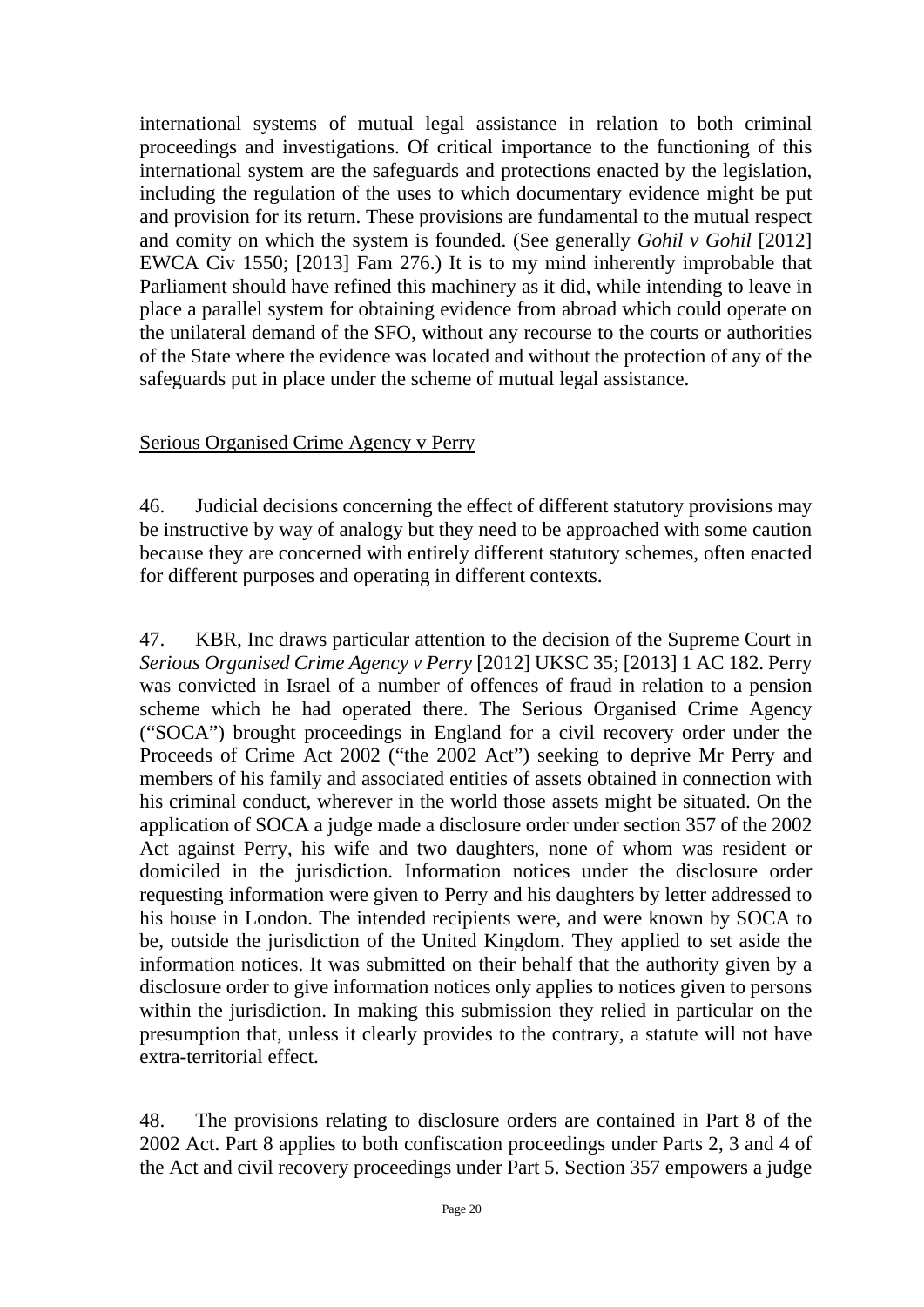to make a disclosure order if, in relation to Part 5, property specified in the application for the order is subject to a civil recovery investigation and the order is sought for the purposes of the investigation (sections 357(1) and 3(b)). Section 357(4) defines a disclosure order as an order authorising an appropriate officer to give "to any person the appropriate officer considers has relevant information" notice in writing requiring him, with respect to any matter relevant to the investigation for the purposes of which the order is sought, to answer questions, provide information specified in the notice or produce documents specified in the notice. Relevant information is information which the appropriate officer concerned considers to the be relevant to the investigation (section 357(5)). Section 358 sets out the grounds for making a disclosure order.

49. There are close similarities between the provisions governing a disclosure order under the 2002 Act and a production order under section 2(3) of the 1987 Act. Both confer a power to make an order in respect of any person. Section 359 of the 2002 Act, like section 2(13) of the 1987 Act, provides for criminal sanctions including imprisonment for failure without reasonable excuse to comply with a requirement imposed under a disclosure order.

50. The Supreme Court held unanimously that section 357 of the 2002 Act did not authorise the imposition of a disclosure order on persons out of the jurisdiction. Lord Phillips dealt with the point (at para 94) in trenchant terms.

> "The point is a very short one. No authority is required under English law for a person to request information from another person anywhere in the world. But section 357 authorises orders for requests for information with which the recipient is obliged to comply, subject to penal sanction. Subject to limited exceptions, it is contrary to international law for country A to purport to make criminal conduct in country B committed by persons who are not citizens of country A. Section 357, read with section 359, does not simply make proscribed conduct a criminal offence. It confers on a United Kingdom public authority the power to impose on persons positive obligations to provide information subject to criminal sanction in the event of non-compliance. To confer such authority in respect of persons outside the jurisdiction would be a particularly startling breach of international law. For this reason alone I consider it implicit that the authority given under section 357 can only be exercised in respect of persons who are within the jurisdiction."

51. In the course of submissions before us, Lord Pannick suggested that the reference in this passage to a breach of international law should be read as referring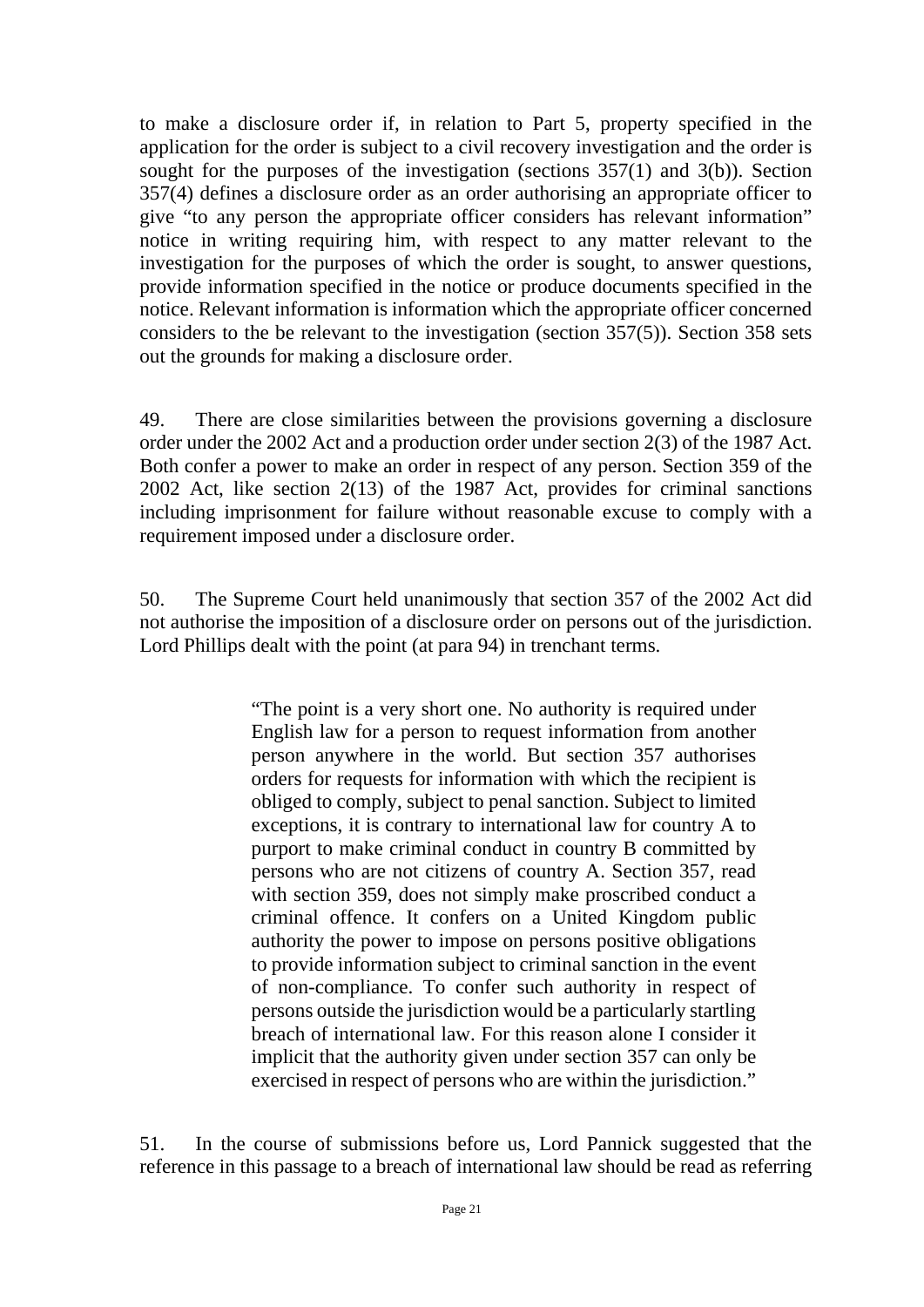to a breach of comity in the sense of a non-binding usage. While it may well be correct that not every case in which legislation confers powers to impose obligations on foreign persons abroad under pain of criminal sanction would necessarily constitute a breach of international law, this does nothing to diminish the force of this pronouncement as to the effect of the presumption against extra-territorial effect in the domestic law of the United Kingdom which is founded on both international law and comity.

52. The similarity between section 357 of the 2002 Act and section 2(3) of the 1987 Act with which we are concerned is striking. Furthermore, as Gross LJ accepted in the Divisional Court in this case (at para 59(iv)), the public interest considerations under the 2002 Act are very similar to those pertaining to the 1987 Act. In his judgment in *Perry* Lord Phillips went on to refer to two further matters. First, he noted (at para 95) that section 376 of the 2002 Act as originally enacted included provision for the issue by the judge of a letter of request for the purpose of obtaining information relevant to a confiscation order. It had been submitted that this provision would have been superfluous if the authority conferred by section 357 extended to persons beyond the United Kingdom. (In this regard, it should be noted that Lord Reed in a concurring judgment, when addressing a separate appeal in relation to a property freezing order, commented (at para 115) on the fact that Parts 2, 3 and 4 of the 2002 Act contain provisions under which if realisable property is held outside the United Kingdom the prosecutor can send a request to the Secretary of State with a view to its being forwarded to the government of the country where the property is situated (sections 74, 141 and 222).) Secondly, Lord Phillips noted (at para 96) that the 2002 Act conferred other investigatory powers, including a power to make a production order in relation to specified material, the power to issue search and seizure warrants and the power to make a customer information order. It had been submitted that the provisions conferring these powers, either as a matter of language or because of the presumption against extra-territoriality, could only be exercised within the United Kingdom. Lord Phillips considered (at para 97) that these submissions had some merit and they reinforced his view of the limited ambit of section 357.

53. In the present case the Divisional Court attempted to distinguish *Perry*. First, *Perry* obviously concerned a different statute and a different issue. The exercise of statutory interpretation must address the specific provisions and context of the statute under consideration. However, as I have already observed, there is a striking similarity between *Perry* and the present case. While it is not possible simply to read over the conclusion as to the ambit of the legislation in *Perry* to the circumstances of the present case, the similarity of the provisions and the issues under consideration is such that the reasoning of *Perry* is strongly supportive of the view that section 2(3) of the 1987 Act was not intended to confer a power to require disclosure by a foreign person abroad.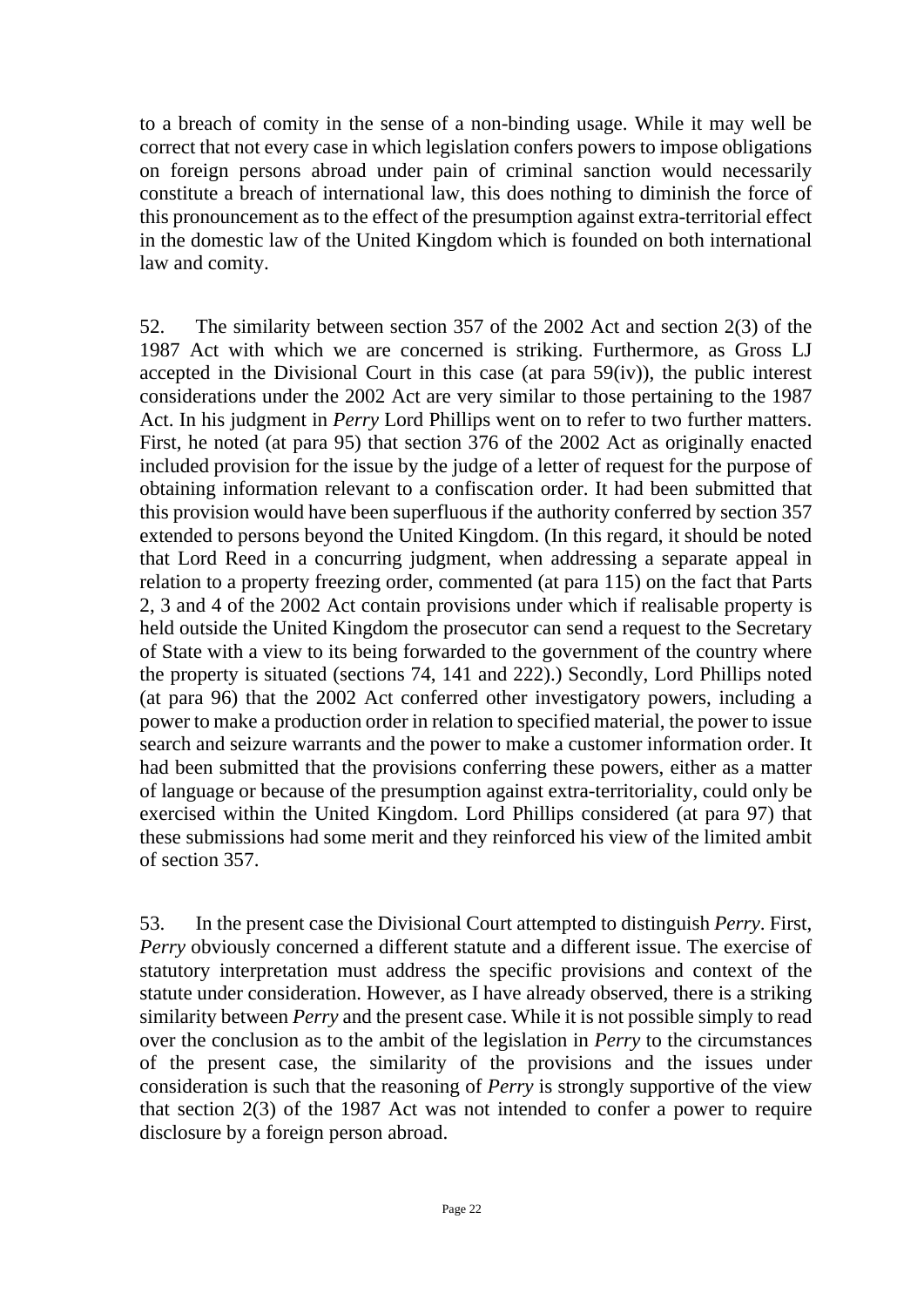54. Secondly, Gross LJ observed that the critical consideration in *Perry* was that the persons to whom the notices were given were outside the jurisdiction and that it can fairly be said that *Perry* was not concerned with the giving of a notice to a person within the jurisdiction, in respect of documents or information held outside the jurisdiction. However, to my mind the fact that in the present case the July notice was served on Ms Akerson when she was induced to travel to the United Kingdom to attend a meeting with the SFO in London is not a material distinction. The intended recipient of the notice was KBR, Inc and it remains the case that the SFO is seeking disclosure of documents situated abroad from a company incorporated in the United States which had no fixed place of business in the United Kingdom and did not carry on business here.

55. Thirdly, Gross LJ sought to distinguish *Perry* on the basis that the addressees of the notices in that case had no connection with the United Kingdom other than the presence of assets here. That, of course, begs the question whether such a test should be applied in the present context, a matter to which I will return. Such a test played no part in the reasoning of Lord Phillips with whose judgment and reasoning on this point all the other members of the court agreed. Hughes LJ, in a concurring judgment, went on to make the following observation (at para 156) which is particularly pertinent to the present case:

> "For my part, if it were possible to construe the complex provisions of POCA in such a way as to admit of limited extraterritorial effect for Part 5, but only where there is a sufficient jurisdictional connection between a part of the UK and the criminal proceeds, I should have wished to do so. I am, however, reluctantly persuaded that this cannot be achieved by construction and would involve illegitimately re-writing the statute."

56. Following the decision of the Supreme Court in *Perry*, Parliament responded by amending the 2002 Act in the Crime and Courts Act 2013, Schedule 19, paragraph 26 which introduced sections 375A and B. It is significant that in this amendment Parliament has not conferred on SOCA the power to demand information from abroad on pain of criminal penalties but has made provision for a mutual legal assistance procedure which respects international comity through international agreement, reciprocity and mutually agreed conditions.

### Other statutory provisions

57. The SFO relies, by way of analogy, on a number of authorities which, it claims, support its case that section 2(3) has extra-territorial effect.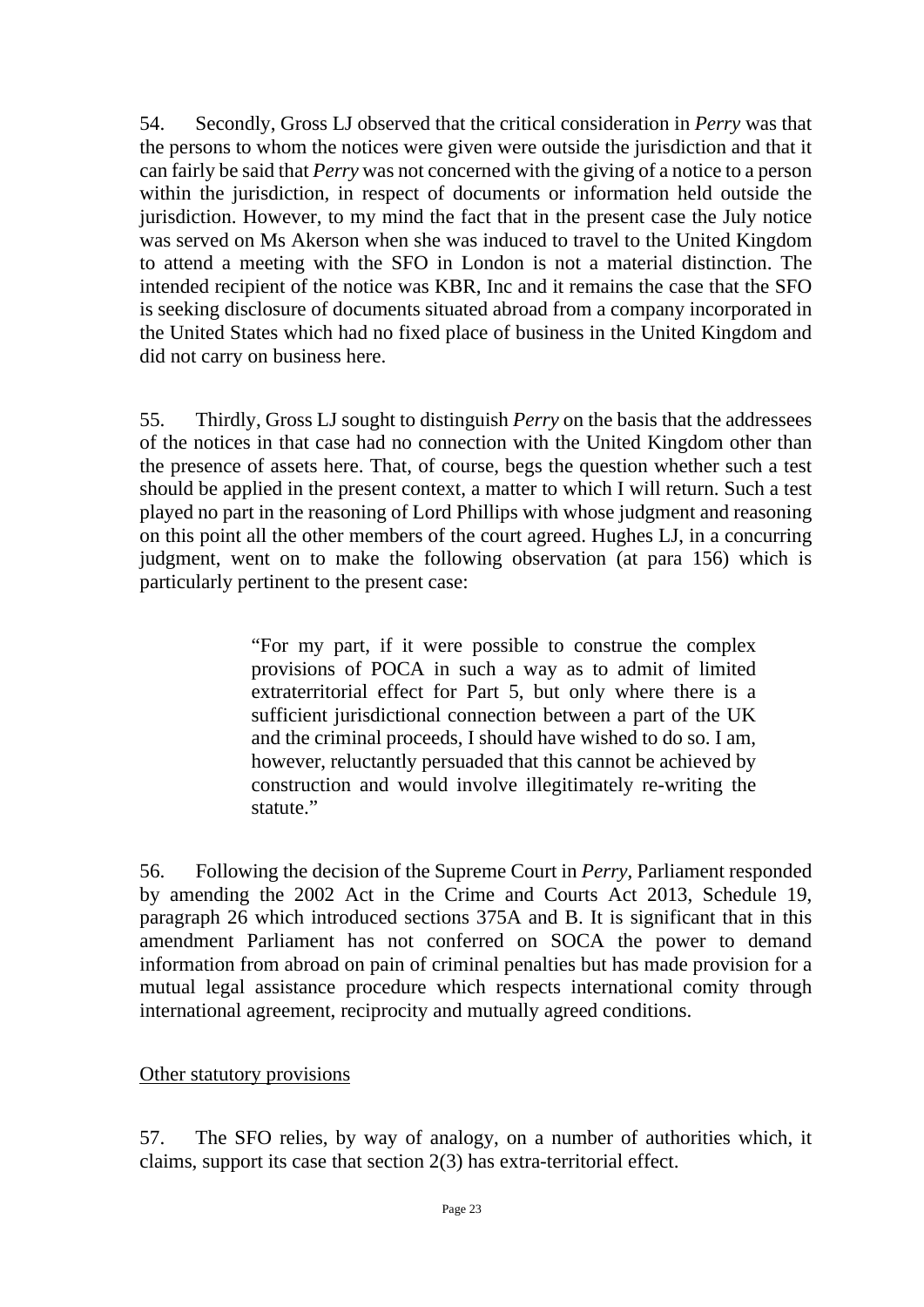58. In *R (Jimenez) v First-tier Tribunal (Tax Chamber)* the Court of Appeal held that paragraph 1 of Schedule 36 to the Finance Act 2008 empowered HMRC to issue a notice requiring a UK taxpayer resident outside the United Kingdom to provide information for the purpose of checking his tax position. Patten LJ identified two factors in particular which led him to that conclusion. The first (at para 39) was the subject matter and purpose of the legislation. The court was not concerned with the facilitation of private litigation but with the prevention of tax evasion which often has a cross-border aspect to it and which serves an important public purpose in maintaining public revenue. The second (at para 40) was that the strong policy objectives of conferring effective investigatory powers on HMRC were bolstered by the language of Schedule 36 itself. However, it is clear that in coming to his conclusion he was strongly influenced by two further factors, neither of which applies in the present case. The first of these is that the powers conferred were expressly limited for the purpose of checking the taxpayer's tax position and this therefore meant that the powers were necessarily and only exercisable in relation to someone who is or may be liable for tax in the United Kingdom and who, to that extent, had an identifiable relationship with the United Kingdom. Accordingly, a notice under paragraph 1 could only be given to someone who was or might be a UK taxpayer and it was that status rather than his place of residence which was the key to the availability and operation of the power. (See Patten LJ at paras 35, 39.) Secondly, in *Jimenez* non-compliance with a notice was not made a criminal offence and so the presumption that a statute should not be construed as making conduct abroad a criminal offence had no application. Patten LJ distinguished *Perry* on this basis. Both Patten LJ and Leggatt LJ considered that the sending of an information notice to a UK taxpayer in a foreign State requiring him to produce information that was reasonably required for the purpose of checking his tax position in the United Kingdom did not violate the principle of State sovereignty or contravene any international obligation of the United Kingdom. In Patten LJ's view *Jimenez* was not concerned with a statutory regime which criminalised the conduct abroad of a foreign national or which authorised a course of action abroad for a purpose which did not justify paragraph 1 having such a territorial reach. (See Patten LJ at paras 44, 48-49, Leggatt LJ at paras 51-57.)

59. In my view, these further features of *Jimenez* clearly serve to distinguish it from the present case. Unlike the statutory provision in *Jimenez*, section 2(3) of the 1987 Act does not identify any connection between a non-UK based recipient of a section 2(3) notice capable of founding and limiting subject-matter jurisdiction. Indeed, it was the absence of such a feature that led the Divisional Court to seek to import a judicially developed "sufficient connection" test. Furthermore, a person who without reasonable excuse fails to comply with a requirement imposed on him by section 2 of the 1987 Act commits a criminal offence by virtue of section 2(13). As a result, the present case bears a much stronger resemblance to *Perry* than it does to *Jimenez*.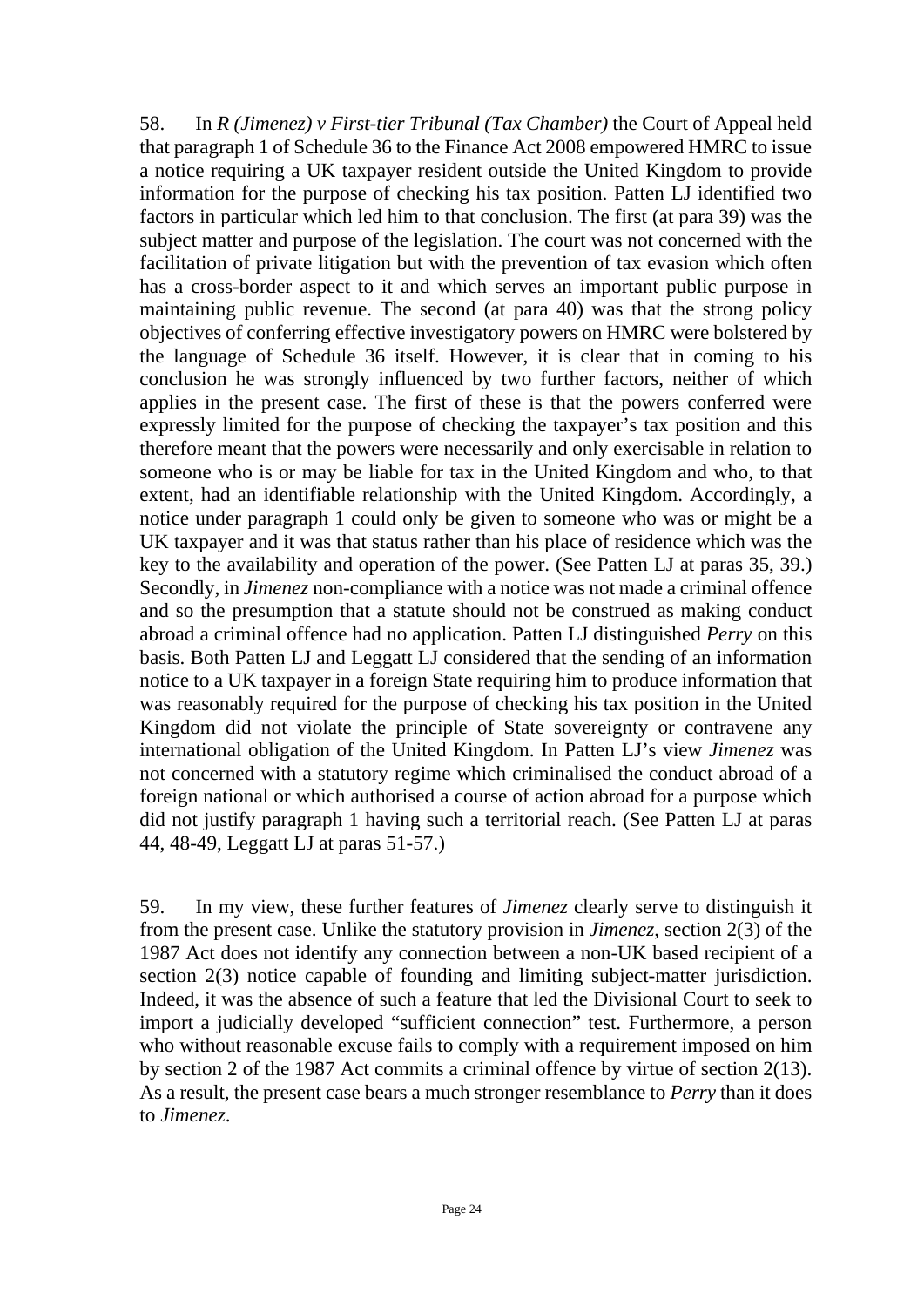60. The SFO also relies on a number of cases in which various powers under the Insolvency Act 1986 ("the 1986 Act") have been considered to have extra-territorial effect. These cases include *In re Paramount Airways Ltd* [1993] Ch 223, *In re Seagull Manufacturing Co Ltd* [1993] Ch 345, *In re Mid East Trading Ltd* [1998] BCC 726; [1998] 1 All ER 577, *In re Omni Trustees Ltd (No 2)* [2015] EWHC 2697 (Ch); [2015] BCC 906 and *Bilta (UK) Ltd v Nazir (No 2)*. This matter was not argued before us in any detail. Furthermore, I note that there are conflicting decisions in relation to the extra-territorial scope of section 236 of the 1986 Act. (See *In re MF Global UK Ltd (No 7)* [2015] EWHC 2319 (Ch); [2016] Ch 325; *In re Omni Trustees Ltd (No 2)*; *In re Carna Meats (UK) Ltd; Wallace v Wallace* [2019] EWHC 2503 (Ch); [2020] 1 WLR 1176; *In re Akkurate Ltd* [2020] EWHC 1433 (Ch); [2020] 3 WLR 1077 at paras 46-55 per Sir Geoffrey Vos C.) In these circumstances, I propose to deal with the matter relatively briefly. These decisions are concerned with an entirely different statutory scheme from that in the present case and can, therefore, be relevant only by way of analogy. In the Divisional Court in the present case Gross LJ considered that the differences between the statutory regimes did not displace the analogy or obscure the similarities in terms of policy considerations. However, while it may be possible to identify comparable public interests at a very general level, as Lord Toulson and Lord Hodge made clear in their joint judgment in *Bilta* (at para 212) the question "whether the court can regulate the appellants' conduct abroad … is a question of the construction of the relevant statute". Similarly, in *In re Seagull Manufacturing Co Ltd* Peter Gibson J emphasised (at p 354) the need to consider whether the general presumption against extra-territorial effect was displaced by "the language of the legislation" and "the policy of the legislature in enacting the section in question". Differences in the statutory schemes cannot be glossed over by reference to public policy interests.

61. There are important differences in the wording, purpose and context of the statutory schemes. The power to wind up a company under the 1986 Act is not limited to a British company. Section 221 authorises the winding up of "any unregistered company" which is defined in section 220 as including "any association and any company, with the exception of a company registered under the Companies Act 2006 in any part of the United Kingdom". It therefore confers an express power to wind up overseas companies. Furthermore, the extra-territorial effect of the relevant powers conferred under the 1986 Act has been considered to be inherently linked to the winding up jurisdiction. (See *In re Seagull Manufacturing Co Ltd* at p 356 per Peter Gibson J.)

62. Moreover, particular safeguards are built into the statutory scheme of the 1986 Act. An example is provided by *In re Paramount Airways Ltd*. Section 238 of the 1986 Act provides that where a company subject to the insolvency jurisdiction of the English court has entered into a transaction with "any person" at an undervalue the court may make such order as it thinks fit for restoring the position. The Court of Appeal held that the court had jurisdiction under section 238 to make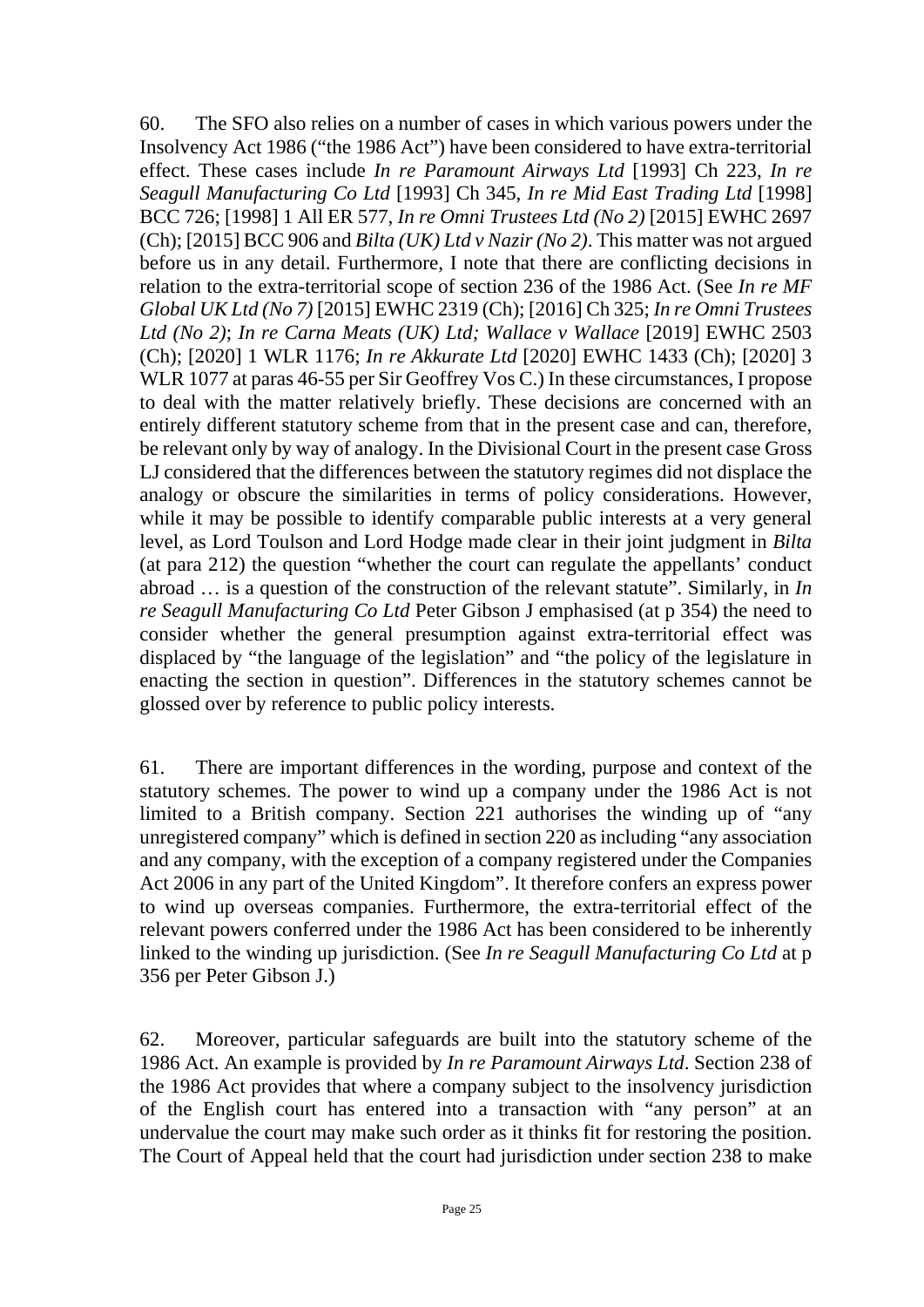an order against a foreigner resident abroad. Sir Donald Nicholls V-C (at p 239) considered that the expression "any person" in the legislation "must be left to bear its literal, and natural, meaning: any person". However, an important element of his reasoning was that Parliament was to be taken to have intended that the difficulties such a wide ambit might create would be sufficiently overcome by safeguards built into the statutory scheme. First, the order was to be made by a court which had a sufficiently wide discretion to enable it, if justice so required, to make no order (in particular, if the defendant was not sufficiently connected with England for it to be just and proper to make the order against him despite the foreign element). Secondly, proceedings were not to be brought here unless the court had first granted leave for the proceedings to be served on the defendants abroad. (Sir Donald Nicholls V-C, p 239-241. See also *In re Seagull Manufacturing Co Ltd* at p 352 per Peter Gibson J; *Bilta* at para 110 per Lord Sumption.) There are no comparable safeguards in the present case.

63. In my view there is no sufficiently close analogy between the insolvency cases and the present case and I am unable to derive any assistance from them. On the contrary, the question whether a statutory power is to have any extra-territorial effect will depend on the wording, purpose and context of the specific statute when considered in the light of domestic principles of interpretation and principles of international law and comity.

### A sufficient connection test

64. The Divisional Court adopted a reading of section 2(3) of the 1987 Act to the effect that the power might be used to require the production of documents held outside the jurisdiction by a foreign company subject to an implied requirement that there was a sufficient connection between the company and the jurisdiction. This had not formed part of the primary case of the SFO below but had been suggested by the Divisional Court.

65. Sir Donald Nicholls V-C in *In re Paramount Airways Ltd* (at pp 240, 242) drew attention to the "unlimited territorial application" of section 221 of the 1986 Act which gives power to courts in this jurisdiction to wind up overseas companies. He referred to the fact that, despite the breadth of the power, the court does not exercise it unless a sufficient connection with England and Wales is shown and there is a reasonable possibility of benefit for the creditors from the winding up. (See also *In re A Company (No 00359 of 1987)* [1988] Ch 210.) A similar view has been taken of sections 133 and 238 of the 1986 Act (*In re Seagull Manufacturing Co Ltd* (at p 356); *In re Paramount Airways Ltd* (at pp 239-240)). In this way, the courts have interpreted the 1986 Act as conferring the widest of powers but have provided a safeguard against the exorbitant exercise of those powers in the form of judicial discretion. This approach, however, provides no basis for the implication of a similar